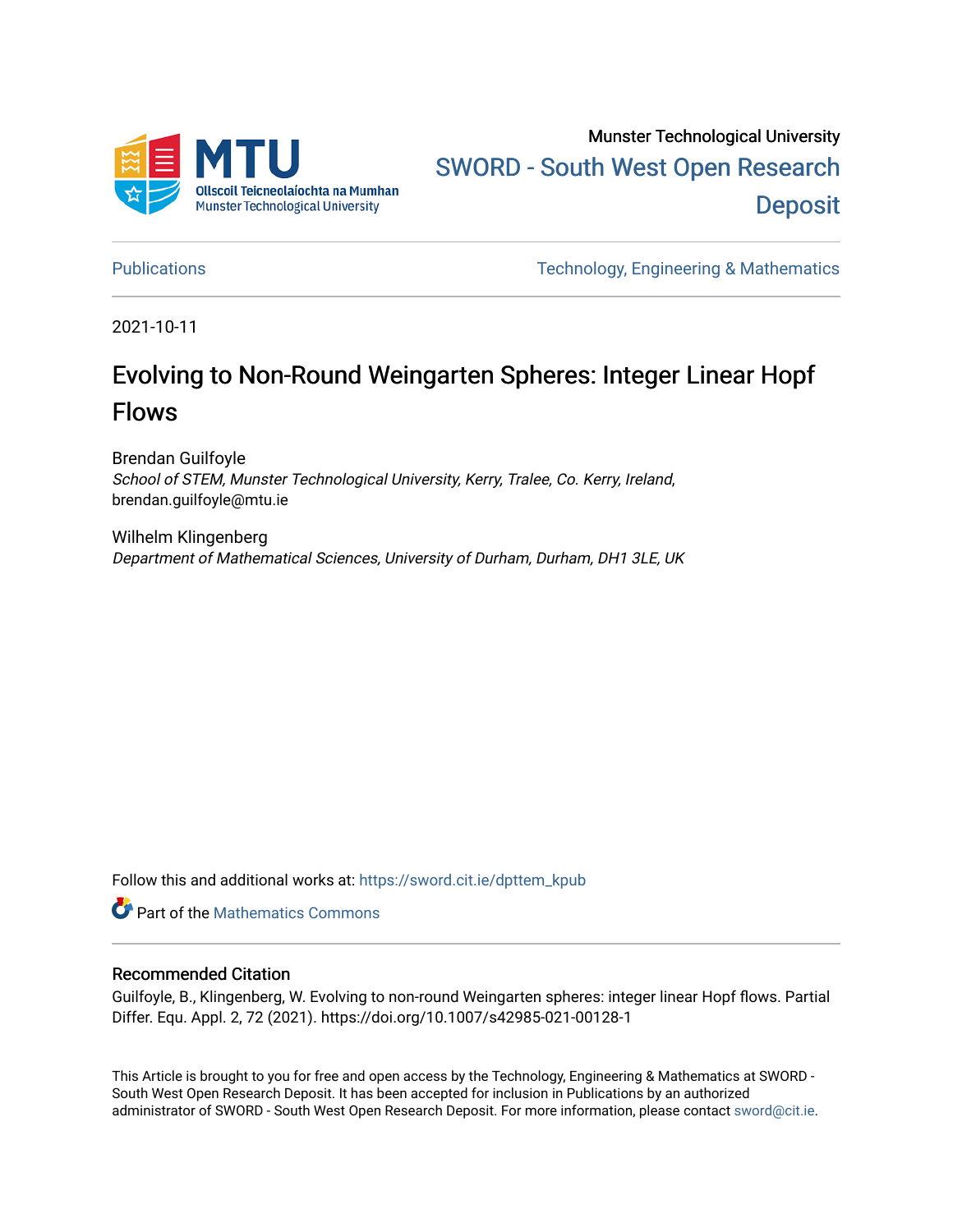# EVOLVING TO NON-ROUND WEINGARTEN SPHERES: INTEGER LINEAR HOPF FLOWS

## BRENDAN GUILFOYLE AND WILHELM KLINGENBERG

Abstract. In the 1950's Hopf gave examples of non-round convex 2-spheres in Euclidean 3-space with rotational symmetry that satisfy a linear relationship between their principal curvatures.

In this paper we investigate conditions under which evolving a smooth rotationally symmetric sphere by a linear combination of its radii of curvature yields a Hopf sphere. When the coefficients of the flow have certain integer values, we show that the fate of an initial sphere is entirely determined by the local geometry of its isolated umbilic points.

A surprising variety of behaviours is uncovered: convergence to round spheres, convergence to non-round Hopf spheres, as well as divergence to infinity. The latter generally involves the sphere passing through its focal set and forming cusps as it goes to infinity.

The critical quantity is the rate of vanishing of the astigmatism - the difference of the radii of curvature - as one approaches the isolated umbilic points of the initial surface. It is proven that the relative size of this rate and the coefficient in the flow function completely determines the fate of the evolution.

This is proven by reducing the problem to a single linear second order partial differential equation for the astigmatism. The equation is of reactiondiffusion type with convection, and is solved for arbitrary smooth initial data in terms of associated Legendre polynomials. A dynamic form of quadratures is then used to reconstruct the evolving surface in Euclidean 3-space.

The geometric setting for the equation is Radius of Curvature space, viewed as a pair of hyperbolic/Anti-deSitter half-planes joined along their boundary, the umbilic horizon. A rotationally symmetric sphere determines a parameterized curve in this plane with end-points on the umbilic horizon. Any curvature flow then yields a flow of this parameterized curve.

The slope of the curve at the umbilic horizon is linked by the Codazzi-Mainardi equations to the rate of vanishing of astigmatism, and for generic initial conditions can be used to determine the outcome of the flow.

If the slope at the umbilic horizon of the target Hopf sphere is greater than that of the initial sphere, then the flow converges to a round sphere, while if the slope of the target is less than that of the initial sphere the flow diverges. It is when the slopes at the umbilic horizon of initial and target spheres are equal that we get convergence to non-round Hopf spheres.

The slope can jump during the flow, and a number of examples are given: instant jumps of the initial slope, as well as umbilic circles that contract to an isolated umbilic point in finite time and 'pop' the slope.

Finally, we present soliton-like solutions: curves that evolve under linear flows by mutual hyperbolic/AdS isometries (dilation and translation) of Radius of Curvature space.

A forthcoming paper will apply these geometric ideas to non-linear curvature flows.

Date: 2nd August 2017.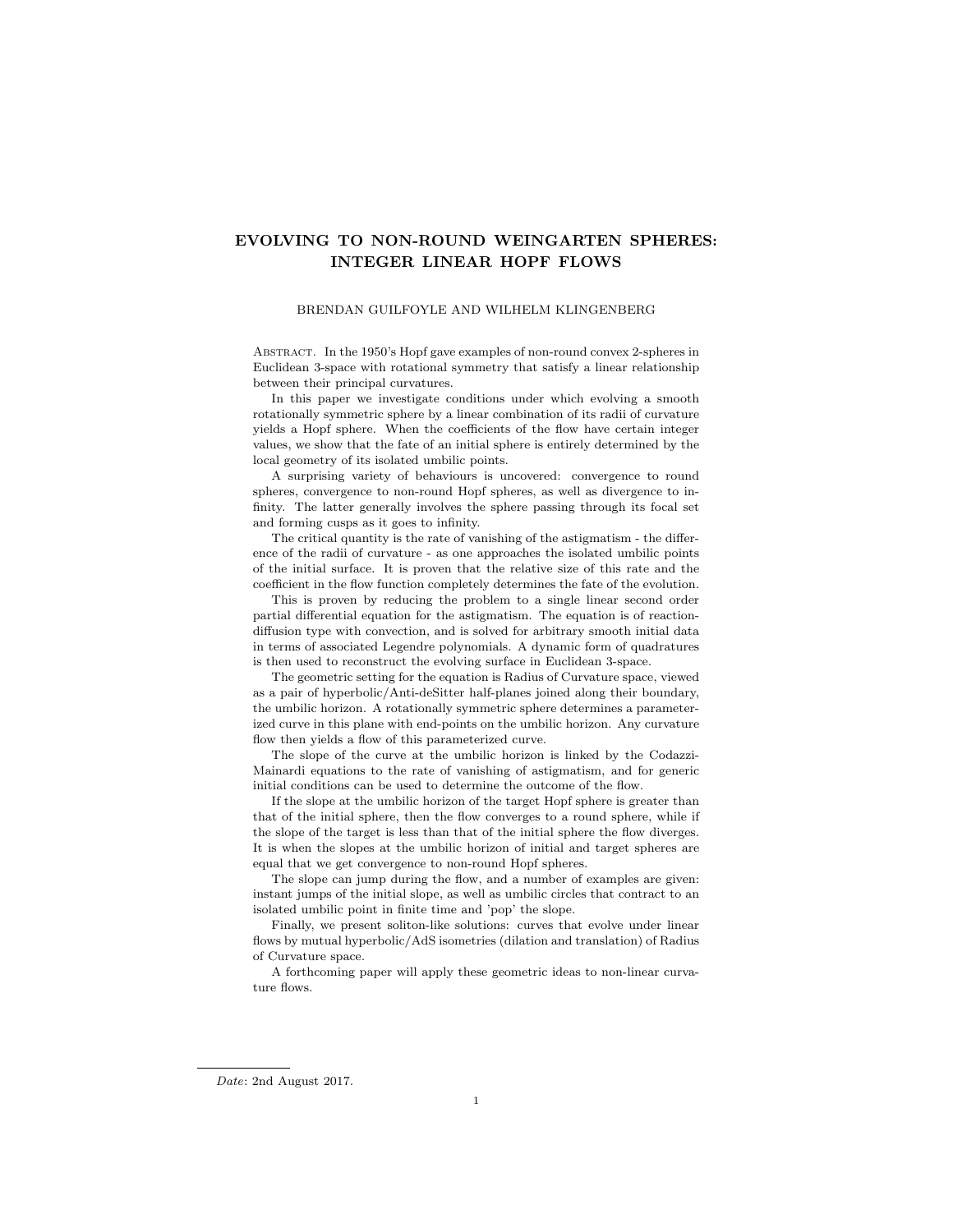#### **CONTENTS**

| Introduction and Results<br>1.                     | $\overline{2}$ |
|----------------------------------------------------|----------------|
| Radius of Curvature Space<br>2.                    | 6              |
| Classical surface theory<br>2.1.                   | 6              |
| Quadratures and degeneracy<br>2.2.                 | 7              |
| RoC space<br>2.3.                                  | 11             |
| 2.4. The slope at an umbilic                       | 12             |
| 2.5. Linear Hopf spheres                           | 13             |
| Evolution by a Linear Hopf Relation<br>3.          | 14             |
| Evolution in RoC space<br>3.1.                     | 14             |
| 3.2. Solution for integer linear Hopf flows        | 16             |
| Properties of the Solutions<br>4.                  | 19             |
| 4.1. A finite class of sufficient generality       | 19             |
| Jumping slope at an isolated umbilic point<br>4.2. | <b>20</b>      |
| Contracting an umbilic circle<br>4.3.              | 21             |
| Solitons in RoC space<br>4.4.                      | 21             |
| References                                         | 24             |

## 1. Introduction and Results

<span id="page-2-0"></span>A surface  $S \subset \mathbb{R}^3$  is said to be *Weingarten* if there exists a functional relationship between the radii of curvature  $r_1, r_2$  of the surface. Weingarten surfaces, first introduced in 1863 [\[19\]](#page-24-1), form an attractive class of objects which have been much scrutinized classically and from a contemporary perspective. The literature, being vast, is cited here somewhat haphazardly.

Well-known examples of surfaces with prescribed Weingarten relation are minimal surfaces, CMC-surfaces, pseudo-spheres and round spheres - see for example  $\begin{bmatrix} 3 & 4 & 10 \\ 4 & 15 & 17 \end{bmatrix}$ . They provide examples of integrable systems  $\begin{bmatrix} 2 \\ 1 \end{bmatrix}$ , arise as stationary solutions of well-known parabolic evolution equations [\[1\]](#page-24-9) [\[13\]](#page-24-10) and have found application in CAD [\[18\]](#page-24-11).

The possible forms that such a relationship can take touches upon topology and analysis at a deep level and is rife with unanswered questions. In this paper we fix the topological setting by considering only 2-spheres, but many of our results would not hold for higher genus, where new phenomena arise.

We can also make an assumption of convexity on the sphere, as, due to the boundedness of the focal set, convexity can always be achieved by passing to a parallel sphere. This passage induces a simple transformation on a Weingarten relation that is geometric in a certain sense, to be explained below.

The broad purpose of this work is the investigation of the possible Weingarten relations that can arise for surfaces and, in particular, non-round 2-spheres. The interest in non-roundness is due to the fact that, up to an additive constant, any relation can be achieved by the round sphere of a suitable radius.

The central idea is to take an initial sphere and to deform it using a curvature flow, a second order partial differential equation, in the hope of converging to a sphere with a prescribed relation. Analysis first enters through the type of this partial differential equation - whether the Weingarten relation is elliptic or hyperbolic.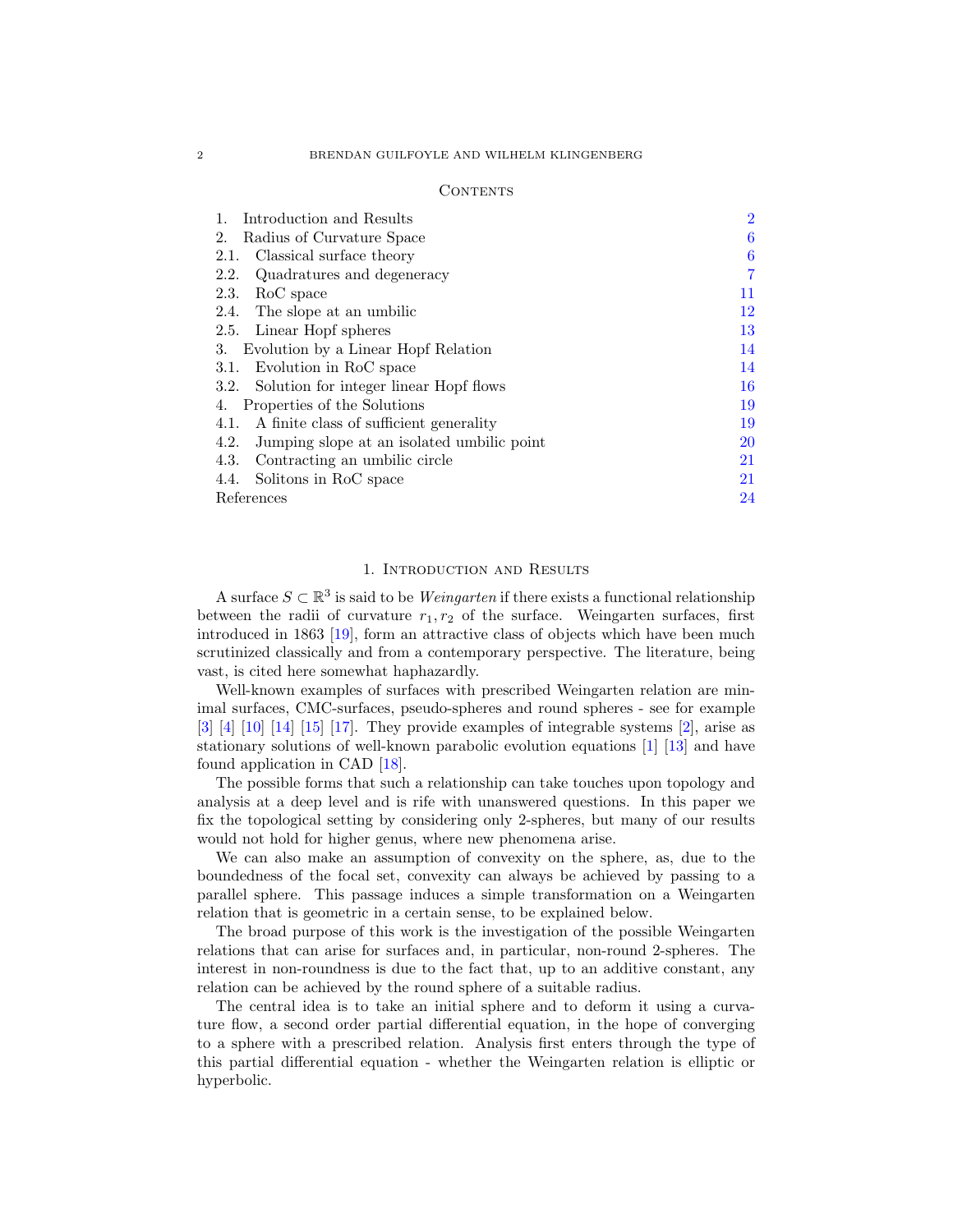Unfortunately, an important result of Hartman and Wintner [\[10\]](#page-24-4) states that, if a sphere satisfies an elliptic Weingarten relation at an umbilic point, it must be round. As a consequence, parabolic curvature flows of surfaces, such as mean curvature flow or Gauss curvature flow, can, at best, hope to yield round 2-spheres.

The role of the isolated umbilic points in this result is worthy of careful consideration and is not accidental. This paper is set in a geometrized curvature (2-jet) space of classical surface theory, in a similar way to the proof of the Caratheodory Conjecture takes place in the geometrized 1-jet space, oriented line space [\[5\]](#page-24-12). The centrality of isolated umbilic points in this new setting underscores once again their beautiful subtlety.

The key to making progress on flowing to non-round spheres is to note that the rotationally symmetric reduction of a hyperbolic relation can be used to construct a parabolic curvature flow, with only one space dimension. Since curvature flows preserve rotational symmetry, a parabolic flow can therefore find solutions of a hyperbolic equation.

Moreover, a theorem of Voss [\[17\]](#page-24-7) states that any sphere satisfying an analytic Weingarten relation must be rotationally symmetric. The assumption of real analyticity here is critical in the proof. It is not known whether there exist smooth Weingarten spheres which are not rotationally symmetric.

In the rotationally symmetric case, the distinction between smooth and real analyticity condenses on the isolated umbilic points. This paper develops a dynamic perspective on this and shows how the the isolated umbilic points can also control the behaviour of a curvature flow.

The evolution considered is by a linear Weingarten relation. A later paper [\[9\]](#page-24-13) will consider non-linear evolution. The simplifications in the linear case allow one to completely integrate the flow, yet exhibits surprisingly complicated behaviour. Moreover, for a linear Weingarten relation there are non-round targets for the flow, namely Hopf spheres.

The Hopf spheres are a 2-parameter family of rotationally symmetric, non-round, strictly convex spheres that satisfy a linear relationship on the principal curvatures [\[11\]](#page-24-14). The relation they satisfy is a second order partial differential equation which is hyperbolic, and therefore side-steps Hartman and Wintner's obstacle to nonroundness.

They are all at least  $C^2$  smooth but are real analytic only for certain discrete values of the parameters. Hopf spheres which also satisfy a linear relation on the radii of curvature form a 1-parameter sub-family we call linear Hopf spheres. In fact, the term will include spheres parallel to such Hopf spheres - these are the stationary limits to which the flow hopefully converges.

In more detail, consider evolving an initial smooth rotationally symmetric convex sphere  $S_0 \subset \mathbb{R}^3$  to a family of rotationally symmetric spheres  $\vec{X} : S^2 \times [0, t) \to \mathbb{R}^3$ such that

<span id="page-3-0"></span>(1.1) 
$$
\frac{\partial \vec{X}}{\partial t}^{\perp} = -\mathbb{K} \ \vec{N}, \qquad \qquad \vec{X}(S^2, 0) = S_0,
$$

where

<span id="page-3-1"></span>(1.2) 
$$
\mathbb{K} = \frac{1}{2}(r_1 + r_2) + \frac{\lambda}{2}(r_1 - r_2) - \psi_{\infty},
$$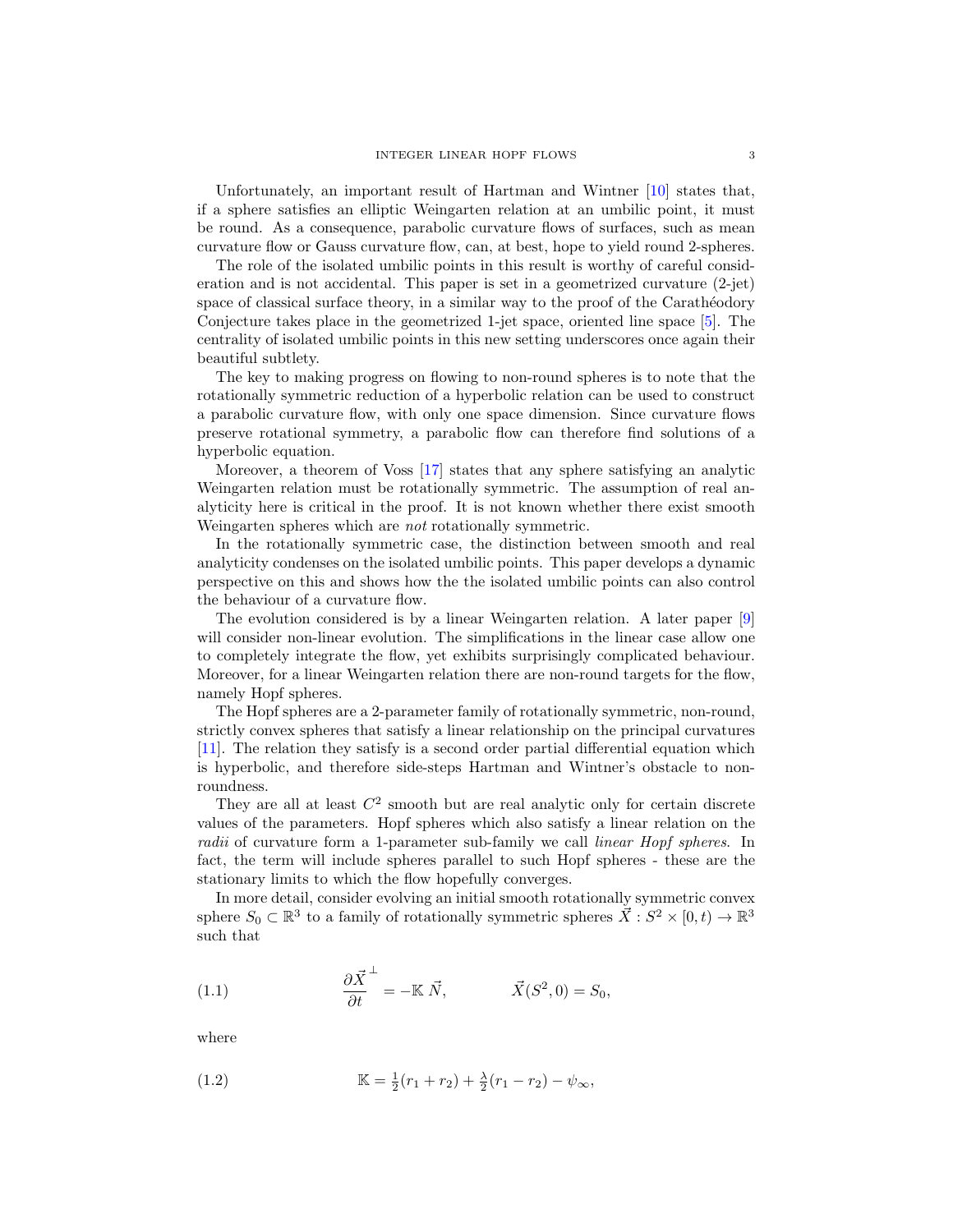for constants  $\lambda > 1$  and  $\psi_{\infty} > 0$ , and  $\vec{N}$  is the unit normal to the sphere. Here and throughout  $r_2$  is the radius of curvature of the profile curve, while  $r_1$  is the other radius of curvature.

The difference of the radii of curvature is a critical quantity in what follows as it vanishes at, and only at, umbilic points. It is often referred to as the astigmatism of the surface [\[16\]](#page-24-15). The behaviour of the flow is entirely determined by the vanishing of the astigmatism at the isolated umbilic points of the initial surface.

In particular, a rotationally symmetric sphere is said to be of order  $k$  if the astigmatism vanishes like the  $2 + 2k$ th power of the polar angle at the umbilic points (full definitions are in Section [2.2\)](#page-7-0). The order of a generic smooth surface is 0.

We prove the following:

<span id="page-4-1"></span>**Theorem 1.** Let  $S_0$  be a smooth embedded convex rotationally symmetric sphere of order k. The linear Hopf flow  $(1.1)$  and  $(1.2)$  with

(1.3) 
$$
\lambda = 1 + \frac{1}{n+1} \quad \text{for } n \in \mathbb{N},
$$

behaves in the following manner:

- <span id="page-4-0"></span>(1) if  $n < k$ , the evolving sphere converges exponentially through smooth convex spheres to the round sphere of radius  $\psi_{\infty}$ ,
- (2) if  $n = k$ , an initial non-round sphere converges exponentially through smooth convex spheres to a non-round linear Hopf sphere,
- (3) if  $n > k$ , the sphere diverges exponentially.

In the last case, the sphere in  $\mathbb{R}^3$  may pass through its focal set as it expands to infinity.

The linear Hopf flow  $(1.1)$ ,  $(1.2)$  satisfying  $(1.3)$  is referred to as *integer* linear Hopf flow. The quantized nature of the slope at the umbilic points - and hence its expression in the flowing relation - is a further manifestation of the deep role of umbilic points in the analysis of the surface.

To prove this Theorem we view the flow in radii of curvature (RoC) space, which for convex surfaces is an open cone in  $\mathbb{R}^2$  [\[8\]](#page-24-16). The initial surface is rotationally symmetric and remains so under the flow, and therefore its image in RoC space (its RoC diagram) is a curve. For example, the RoC diagram of a linear Hopf spheres is a line segment with end-point on the horizontal axis.

We derive the evolution equations of this curve in RoC space under a linear curvature flow  $(1.1)$  and  $(1.2)$ . In full generality, this is a system of second order partial differential equations with mixed Dirichlet and Neumann boundary conditions, but it can be reduced to a single linear reaction-diffusion equation with convection for the astigmatism with Dirichlet boundary conditions.

This PDE for the astigmatism is then solved in closed form for smooth initial data and integer values of the flowing function. The full curve flow is reconstructed by quadratures and we present the explicit solution in terms of the initial data in Theorems [5](#page-16-1) and [6](#page-18-0) of Section [3.2.](#page-16-0)

The order of a sphere is closely related to the slope at the isolated umbilic points. That is, at the north pole N and south pole S, define the *slopes at the umbilic points* to be the slopes  $\mu_N$ ,  $\mu_S$  of its RoC diagram at the North and South poles. These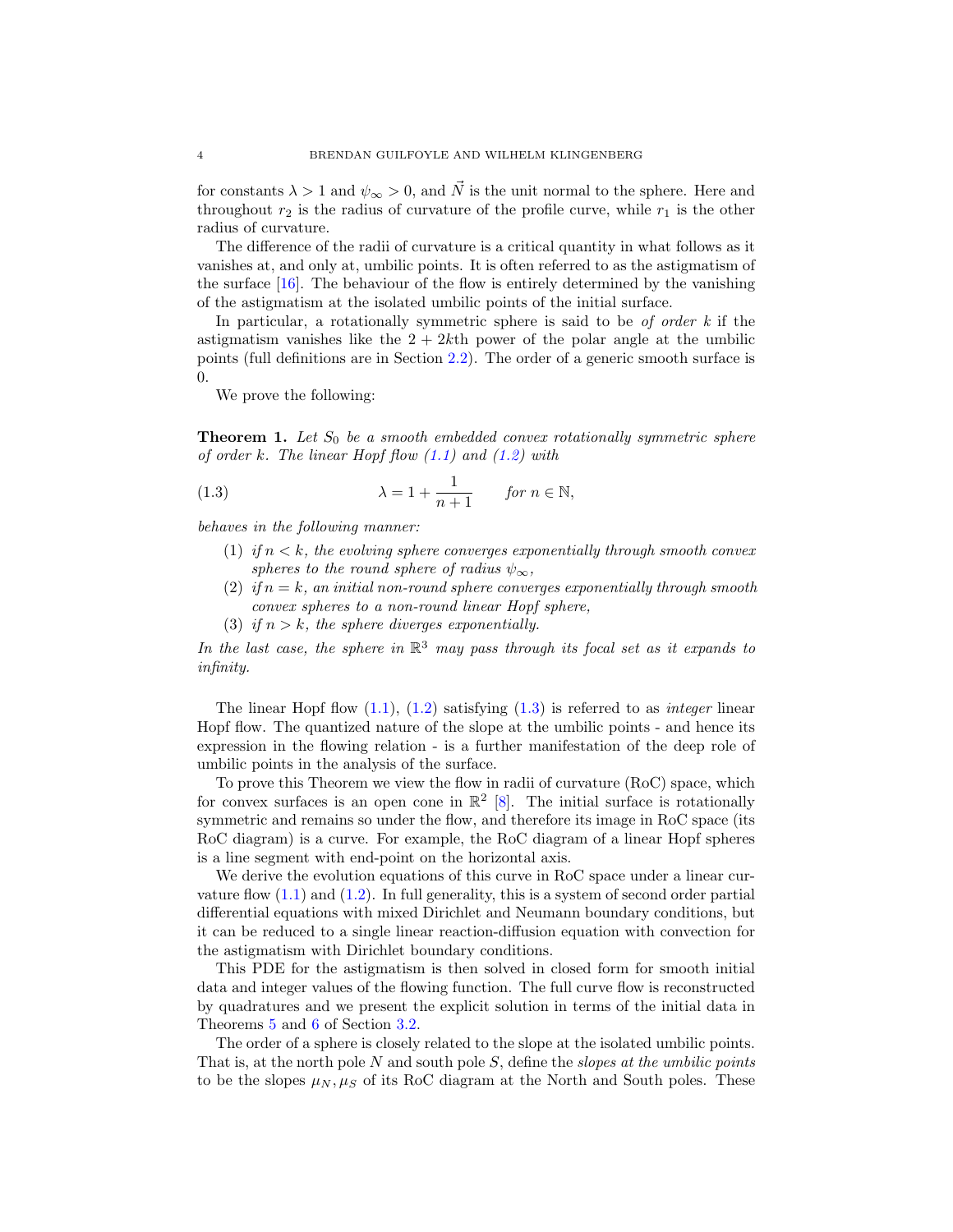quantities play a key role in the work of Hopf [\[11\]](#page-24-14) and can only take on certain values for smooth surfaces.

Generically, the slopes at the umbilic points are both equal to 2. For a surface of order  $k$  the slopes satisfy

$$
\mu_N, \mu_S \leq 1 + \frac{1}{k+1},
$$

with equality for generic surfaces of order  $k$  - which we refer to as the non-degenerate case. This is proven in Theorem [4](#page-12-1) of Section [2.4.](#page-12-0) For linear Hopf spheres satisfying  $\mathbb{K} = 0$  with [\(1.2\)](#page-3-1) holding, clearly the slope at the umbilic points is  $\mu = \lambda$ .

Our result can be recast in terms of slopes:

<span id="page-5-0"></span>**Theorem 2.** Let  $S_0$  be a smooth strictly convex rotationally symmetric non-degenerate surface with slope at the umbilic points  $\mu = \mu_N = \mu_S$ .

Under integer linear Hopf flow  $(1.1)$ ,  $(1.2)$  and  $(1.3)$ , the evolving sphere behaves in the following manner:

- (1) if  $\lambda > \mu$ , the evolving sphere converges exponentially through smooth convex spheres to the round sphere of radius  $\psi_{\infty}$ ,
- (2) if  $\lambda = \mu$ , an initial non-round sphere converges exponentially through smooth convex spheres to a non-round linear Hopf sphere.
- (3) if  $1 < \lambda < \mu$ , the sphere diverges exponentially.

We also extract the following:

<span id="page-5-1"></span>**Theorem 3.** Under the linear Hopf flow [\(1.1\)](#page-3-0) and [\(1.2\)](#page-3-1) with  $\lambda = 2$  any smooth convex rotationally symmetric sphere  $S_0$  converges exponentially through smooth spheres to a linear Hopf sphere, which is non-round if  $S_0$  is of order 0 and round otherwise.

For non-integer linear Hopf flows the situation is less clear-cut. In particular, the stationary solutions to which the flow should converge are not smooth and so there can be a loss of differentiability. Explicit exact solutions are still easy to construct, although they are not smooth and involve Legendre functions (rather than polynomials). This presents difficulties to writing the general solution in terms of a complete set of modes.

In this regard, Proposition [12](#page-22-0) is the only significant result in this paper that applies to non-integer flows, although there is every reason to believe that Theorem [2](#page-5-0) holds for non-integer values of  $\lambda$ .

The next section contains background material on rotationally symmetric surfaces and their RoC diagrams. This fixes notation and introduces the main examples and tools. Further details on RoC space in general can be found in [\[8\]](#page-24-16). Section [3](#page-14-0) presents the initial value problem for linear Hopf flow and its solution in the integer case. Theorems [1,](#page-4-1) [2](#page-5-0) and [3](#page-5-1) then follow.

The final section considers the properties of these solutions. A family of examples of sufficient generality is constructed to directly illustrate various behaviour: divergence, convergence to round and non-round linear Hopf spheres, slope jumping and the contraction of umbilic circles to the poles.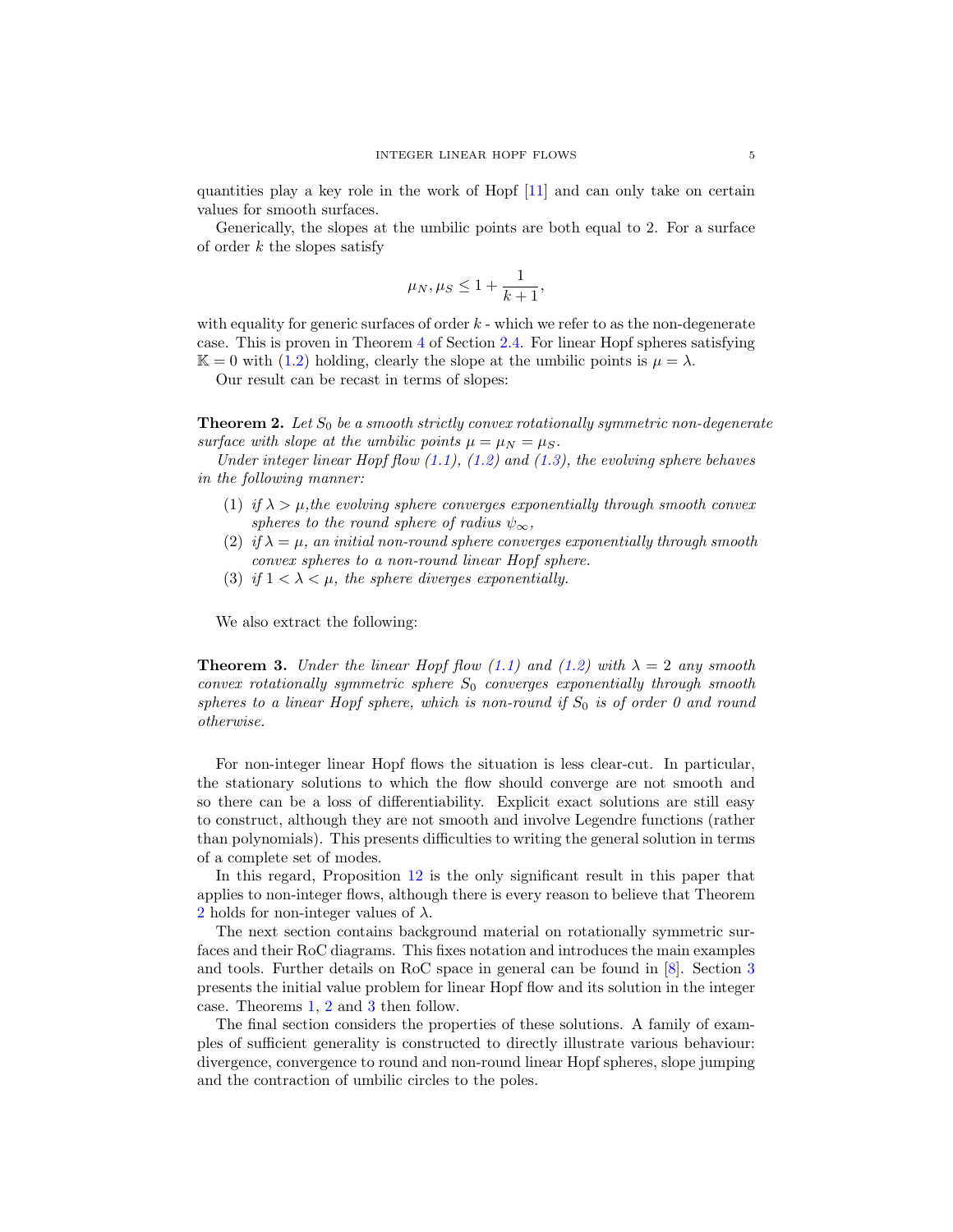We also present solitons: spheres that evolve by a linear curvature flow such that the induced motion of its RoC diagram is by an isometry of the hyperbolic/AdS metric.

In a forthcoming paper we will extend this approach to non-linear curvature flows [\[9\]](#page-24-13)

## 2. Radius of Curvature Space

<span id="page-6-0"></span>This section introduces the basic differential geometric tools needed from surface theory. The setting is Radius of Curvature space which is a geometrized 2-jet. Going from RoC space to Euclidean 3-space is explained and the Hopf spheres are discussed. These are the stationary limits to which we ultimately hope the flow converges.

<span id="page-6-1"></span>2.1. Classical surface theory. Consider a smooth, closed, convex sphere  $S \subset \mathbb{R}^3$ with support function  $r : S \to \mathbb{R}$ . While most of the discussion applies locally to any surface away from flat points, throughout we usually have that  $S$  is a convex sphere.

Moving a surface parallel along its outward pointing oriented normal lines corresponds to adding a constant to the support function  $r$ . Shrinking a convex surface along its oriented normal lines eventually leads to a loss of convexity - points where the surface touches its focal set  $[6]$ . Continuing to shrink, the surface pulls itself inside out and one obtains a closed convex sphere with inward pointing normal line.

Most of the behaviour discussed in this paper is at a higher derivative level, and so are invariant under such parallel changes. Thus suitable modifications can be made to ensure that strict convexity is maintained, and it is also easy to describe the singularities that can develop.

The simplest examples of Weingarten surfaces are those with rotational symmetry:

**Definition 1.** A surface S is *rotationally symmetric* if S is invariant under a subgroup  $S^1 \subset \text{Euc}(\mathbb{R}^3)$ , so that for  $Rot_{\Theta} \in S^1$  we have  $Rot_{\Theta}(S) = S$ .

For a closed convex sphere this action has two fixed points, both umbilic points, which are antipodal under the Gauss map.

Parameterize  $S$  by the inverse of the Gauss map, with standard polar coordinates  $(\theta, \phi)$ . For a rotationally symmetric surface with fixed points at  $\theta = 0, \pi$ , the support function and curvatures are functions only of  $\theta$ .

**Proposition 1.** [\[7\]](#page-24-18) If  $r_1$  and  $r_2$  are the radii of curvature of a rotationally symmetric sphere S, with  $r_2$  the radius of curvature of the profile curve, then in Gauss polar coordinates for  $0 \le \theta \le \pi$ ,  $0 \le \phi \le 2\pi$  we find that

<span id="page-6-2"></span>(2.1) 
$$
\psi = \frac{1}{2}(r_1 + r_2) = \frac{1}{2}\frac{d^2r}{d\theta^2} + \frac{1}{2}\cot\theta\frac{dr}{d\theta} + r = r + \frac{1}{2\sin\theta}\frac{d}{d\theta}\left(\sin\theta\frac{dr}{d\theta}\right)
$$

<span id="page-6-3"></span>(2.2) 
$$
s = \frac{1}{2}(r_1 - r_2) = -\frac{1}{2}\frac{d^2r}{d\theta^2} + \frac{1}{2}\cot\theta\frac{dr}{d\theta} = -\frac{1}{2}\sin\theta\frac{d}{d\theta}\left(\frac{1}{\sin\theta}\frac{dr}{d\theta}\right).
$$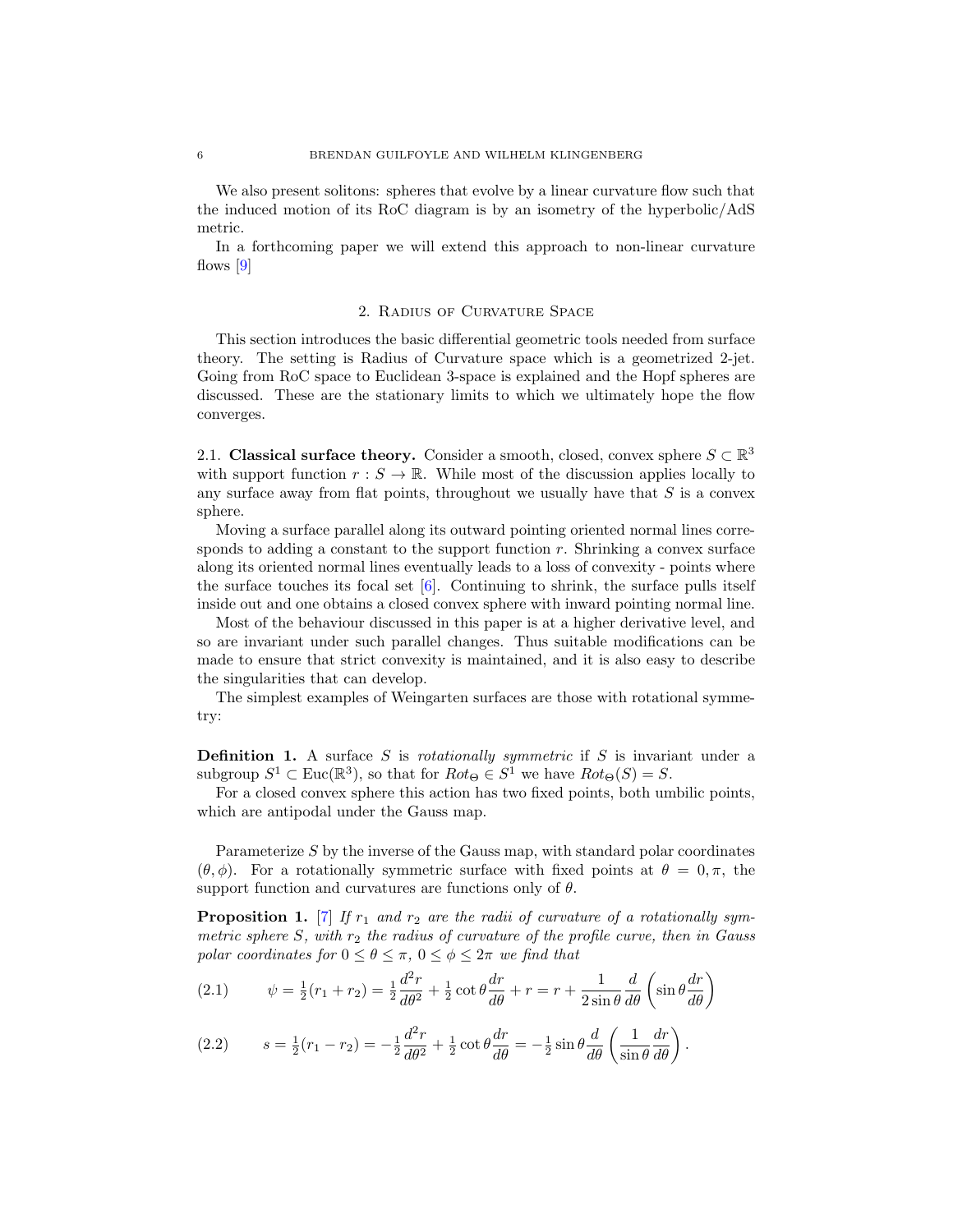**Definition 2.** A convex rotationally symmetric sphere is called *oblate* if  $r_1 \geq r_2$ everywhere, and *prolate* if  $r_1 \leq r_2$  everywhere. Thus the function s is positive if the sphere is oblate and negative if it is prolate.

**Proposition 2.** On a rotationally symmetric surface, the Codazzi-Mainardi equation identities hold:

<span id="page-7-1"></span>(2.3) 
$$
\frac{d}{d\theta}(\psi + s) + 2 \cot \theta \ s = 0.
$$

*Proof.* This can be seen by checking that equations  $(2.1)$  and  $(2.2)$  imply equation  $(2.3)$ .

Equation [\(2.3\)](#page-7-1) is necessary and sufficient for a map to arise as the RoC diagram of a rotationally symmetric surface:

**Proposition 3.** For every proper  $C^1$ -smooth curve  $C([0, \pi], \{0, \pi\}) \to (\mathbb{R}^2, \mathbb{R})$ :  $\theta \mapsto (\psi(\theta), s(\theta))$ , that satisfies the Codazzi-Mainardi equation [\(2.3\)](#page-7-1) for  $0 \le \theta \le \pi$ . there exists a closed rotationally symmetric  $C^3$  – smooth surface S in  $\mathbb{R}^3$  in Gauss coordinates  $(\theta, \phi)$ , such that the curve C is the image of the RoC diagram of S. The sphere S in  $\mathbb{R}^3$  is unique up to translation parallel to the axis of symmetry.

*Proof.* Given a curve  $(\psi(\theta), s(\theta))$  satisfying  $(2.3)$ , define the function  $r : [0, \pi] \to \mathbb{R}$ by

<span id="page-7-2"></span>
$$
\frac{1}{2}\sin\theta \frac{d}{d\theta} \left( \frac{1}{\sin\theta} \frac{dr}{d\theta} \right) = -s.
$$

That is

(2.4) 
$$
r = C_2 - C_1 \cos \theta - 2 \int \left[ \sin \theta \int \frac{s}{\sin \theta} d\theta \right] d\theta.
$$

Thus  $r$  is the support function of a closed rotationally symmetric surface whose RoC diagram is the given curve.

The value of the constant  $C_1$  is changed by parallel translation along the axis of symmetry,  $C_2$  is fixed by the value of  $\psi$ .

<span id="page-7-0"></span>2.2. Quadratures and degeneracy. Given the function  $s(\theta)$ , equation [\(2.4\)](#page-7-2) allows one to find the support function  $r(\theta)$  "up to quadratures" i.e. one's ability to carry out the double integration explicitly. In the following Proposition we carry out the process explicitly for certain classes of functions  $s(\theta)$  that we use in section [3.2.](#page-16-0)

In particular, introduce the decomposition of s in terms of trigonometric polynomials:

<span id="page-7-3"></span>Proposition 4. For any smooth convex sphere S, the difference of the radii of curvature can be written

$$
s = \sum_{l=0}^{\infty} (a_l + b_l \cos \theta) \sin^{2l+2} \theta,
$$

for constants  $a_l, b_l$ .

Proof. Standard. □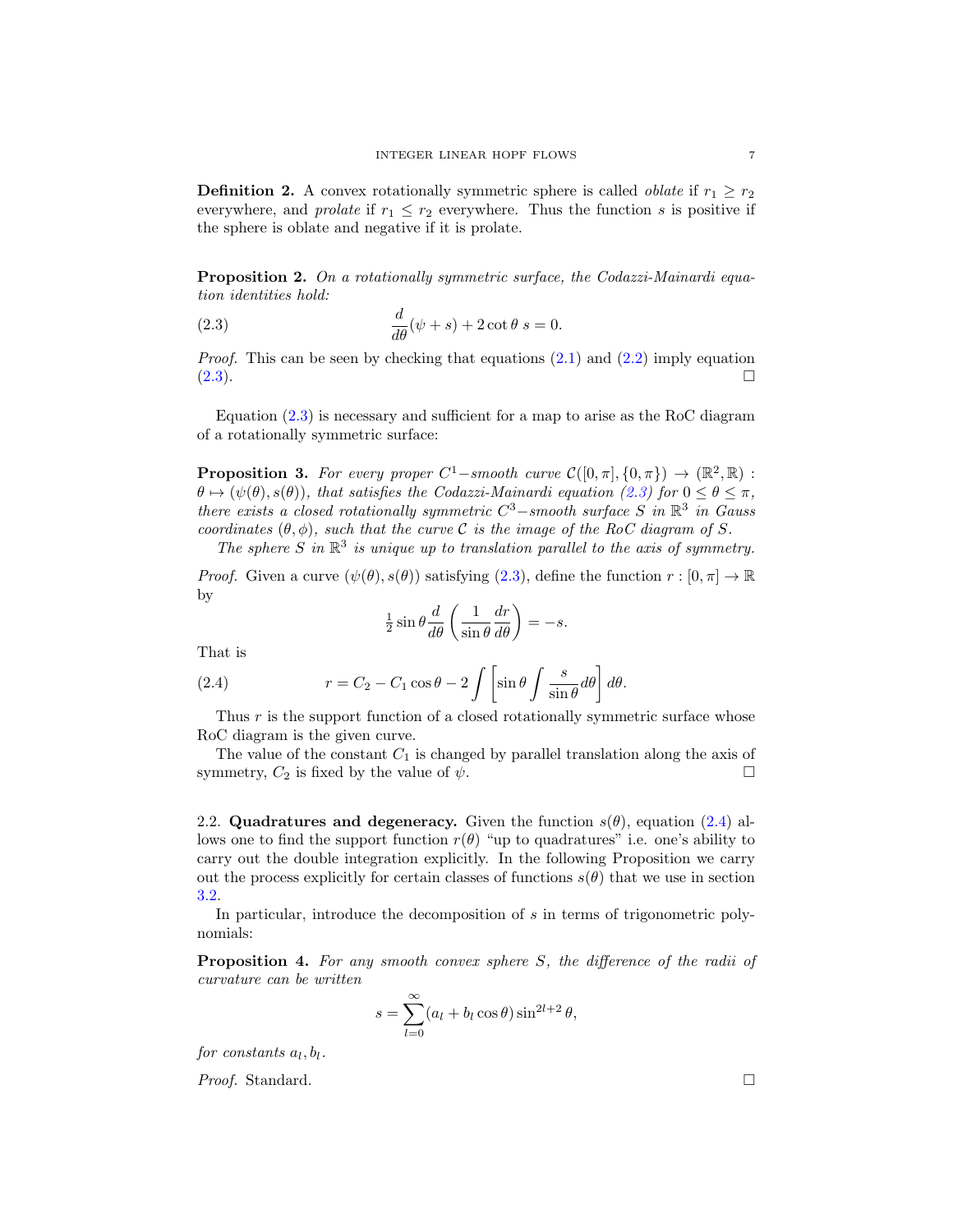For each of these two terms we carry out quadratures.

<span id="page-8-5"></span>**Proposition 5.** If  $s = C_0 \sin^{2l+2} \theta$  then

<span id="page-8-0"></span>(2.5) 
$$
r = C_2 + C_1 \cos \theta - 2C_0 \sum_{k=0}^{l} \frac{(-1)^k}{(2k+1)(2k+2)} {l \choose k} \cos^{2k+2} \theta,
$$

and

<span id="page-8-1"></span>(2.6) 
$$
= C_2 + \sum_{k=0}^{l} (-1)^k C_0 \frac{k+2}{k+1} {l \choose k} - \left(1 + \frac{1}{l+1}\right) C_0 \sin^{2l+2} \theta.
$$

<span id="page-8-2"></span>If  $s = C_0 \cos \theta \sin^{2l+2} \theta$  then

(2.7) 
$$
r = C_2 + C_1 \cos \theta - \sum_{k=0}^{l+1} C_0 \frac{(-1)^k}{(l+1)(2k+1)} {l+1 \choose k} \cos^{2k+1} \theta,
$$

and

$$
(2.8)
$$

<span id="page-8-3"></span>
$$
= C_2 + \sum_{k=0}^{l} \sum_{m=0}^{k} C_0 \frac{(-1)^{k+m} [1 - (2k+1)(m+1)]}{(l+1)(2k+1)} {l+1 \choose k} {k \choose m} \cos \theta \sin^{2m} \theta.
$$

In addition, we have

<span id="page-8-4"></span>(2.9) 
$$
\frac{d\psi}{d\theta} = -2C_0(l+2)\sin^{2l+1}\theta + C_0(2l+5)\sin^{2l+3}\theta.
$$

*Proof.* For ease of notation drop the constants of integration term  $C_2 + C_1 \cos \theta$  for  $r$ .

To prove equation  $(2.5)$ , use quadratures on the expression for s

$$
r = -2 \int \sin \theta d\theta \int \frac{s}{\sin \theta} d\theta = -2C_0 \int d \cos \theta \int (1 - \cos^2 \theta)^{2l} d \cos \theta
$$

$$
= -2C_0 \sum_{k=0}^{l} \frac{(-1)^k}{(2k+1)(2k+2)} {l \choose k} \cos^{2k+2} \theta.
$$

To prove equation  $(2.6)$ , differentiate this expression for r using equation  $(2.1)$ . The result, after some simplification is

$$
= C_0 \left[ -\sin^{2l}\theta + \sum_{k=0}^l \binom{l}{k} \frac{k+2}{k+1} + \sum_{m=1}^{l+1} \sum_{k=m-1}^l (-1)^{k+m} \binom{l}{k} \binom{k+1}{m} \frac{k+2}{k+1} \sin^{2m}\theta \right]
$$

.

.

Now equation  $(2.6)$  follows from:

**Lemma 1.** For all  $l, m \in \mathbb{N}$  with  $l \geq m - 1 \geq 0$  the following identities hold

$$
\sum_{k=m-1}^{l} (-1)^{k+m} \frac{k+2}{k+1} {l \choose k} {k+1 \choose m} = \begin{cases} 0 & \text{if } l > m \\ 1 & \text{if } l = m \\ -1 - \frac{1}{l+1} & \text{if } l = m-1 \end{cases}
$$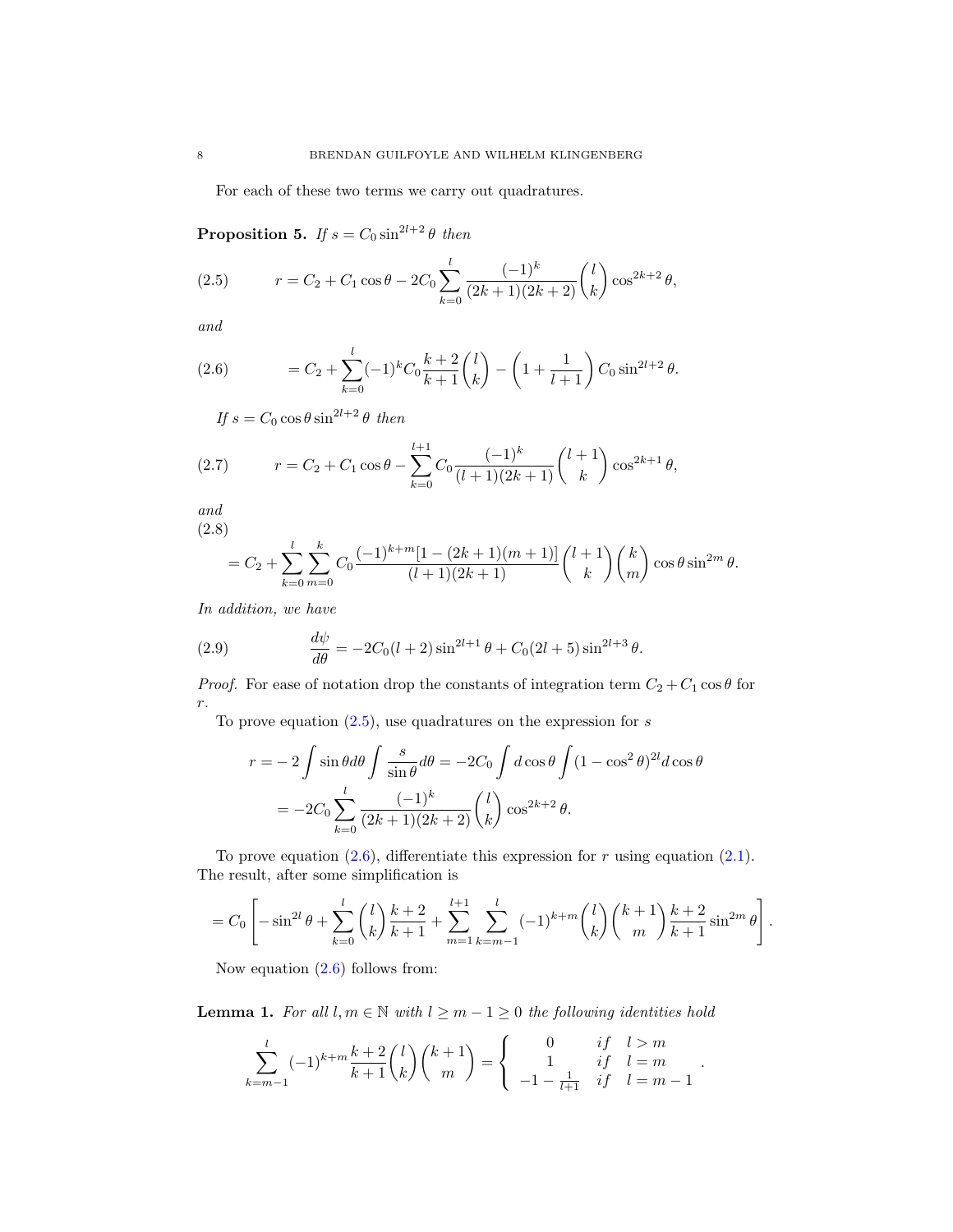*Proof.* This can be proven as follows: for all  $l, m \in \mathbb{N}$  with  $0 \leq m - 1 \leq l$ ,

 $\overline{\phantom{a}}$ 

$$
\sum_{k=m-1}^{l} (-1)^{k+m} \frac{k+2}{k+1} {l \choose k} {k+1 \choose m} = \frac{1}{m} \sum_{k=m-1}^{l} (-1)^{k+m} (k+2) {l \choose k} {k \choose m-1}
$$
  
\n
$$
= \frac{1}{m} {l \choose m-1} \sum_{k=m-1}^{l} (-1)^{k+m} (k+2) {l-m+1 \choose k-m+1}
$$
  
\n
$$
= \frac{1}{m} {l \choose m-1} \sum_{k=0}^{l-m+1} (-1)^{k+1} (k+m+1) {l-m+1 \choose k}
$$
  
\n
$$
= \frac{m+1}{m} {l \choose m-1} \sum_{k=0}^{l-m+1} (-1)^{k+1} {l-m+1 \choose k}
$$
  
\n
$$
+ \frac{l-m+1}{m} {l \choose m-1} \sum_{k=1}^{l-m+1} (-1)^{k+1} {l-m \choose k-1}
$$
  
\n
$$
= -\frac{m}{m+1} {l \choose m-1} [l=m-1]]
$$
  
\n
$$
+ \frac{l-m+1}{m} {l \choose m-1} \sum_{k=0}^{l-m} (-1)^{k} {l-m \choose k}
$$
  
\n
$$
= (-1-\frac{1}{m}) [l=m-1] + \frac{l-m+1}{m} {l \choose m-1} [l=m]
$$
  
\n
$$
= (-1-\frac{1}{m}) [l=m-1] + 1 [l=m]
$$

Thanks to Markus Scheuer for pointing out this proof (see [this MathOverflow dis](https://tinyurl.com/y7po8jnl)[cussion for details\)](https://tinyurl.com/y7po8jnl).

To prove equation  $(2.7)$ , use quadratures on the expression for s, while equation  $(2.8)$  follows from the definition of  $\psi$ , as before.

Finally, differentiating equation [\(2.8\)](#page-8-3) yields

$$
\frac{d\psi}{d\theta} = (2l+5)\sin^{2l+3}\theta + \frac{1}{l+1}\sum_{m=0}^{l} \left[ \sum_{k=m+1}^{l+1} (-1)^{k+m} \binom{l+1}{k} \left( (1-(2k+1)(m+2))\frac{2m+2}{2k+1} \binom{k}{m+1} \right) \right] + (1-(2k+1)(m+1))\frac{2m+1}{2k+1} \binom{k}{m} + (1-(2m+1)(m+1))\binom{l+1}{m} \sin^{2m+1}\theta.
$$

Now equation [\(2.9\)](#page-8-4) follows from the identity:

**Lemma 2.** For all  $l, m \in \mathbb{N}$  with  $l \geq m \geq 0$  the following identities hold

<span id="page-9-0"></span>
$$
\sum_{k=m+1}^{l+1} (-1)^{k+m} \binom{l+1}{k} \left[ (1 - (2k+1)(m+2)) \frac{2m+2}{2k+1} \binom{k}{m+1} + (1 - (2k+1)(m+1)) \frac{2m+1}{2k+1} \binom{k}{m} \right] + (1 - (2m+1)(m+1)) \binom{l+1}{m} = \begin{cases} 0 & \text{if } l > m \\ 2(l+1)(l+2) & \text{if } l = m \end{cases}.
$$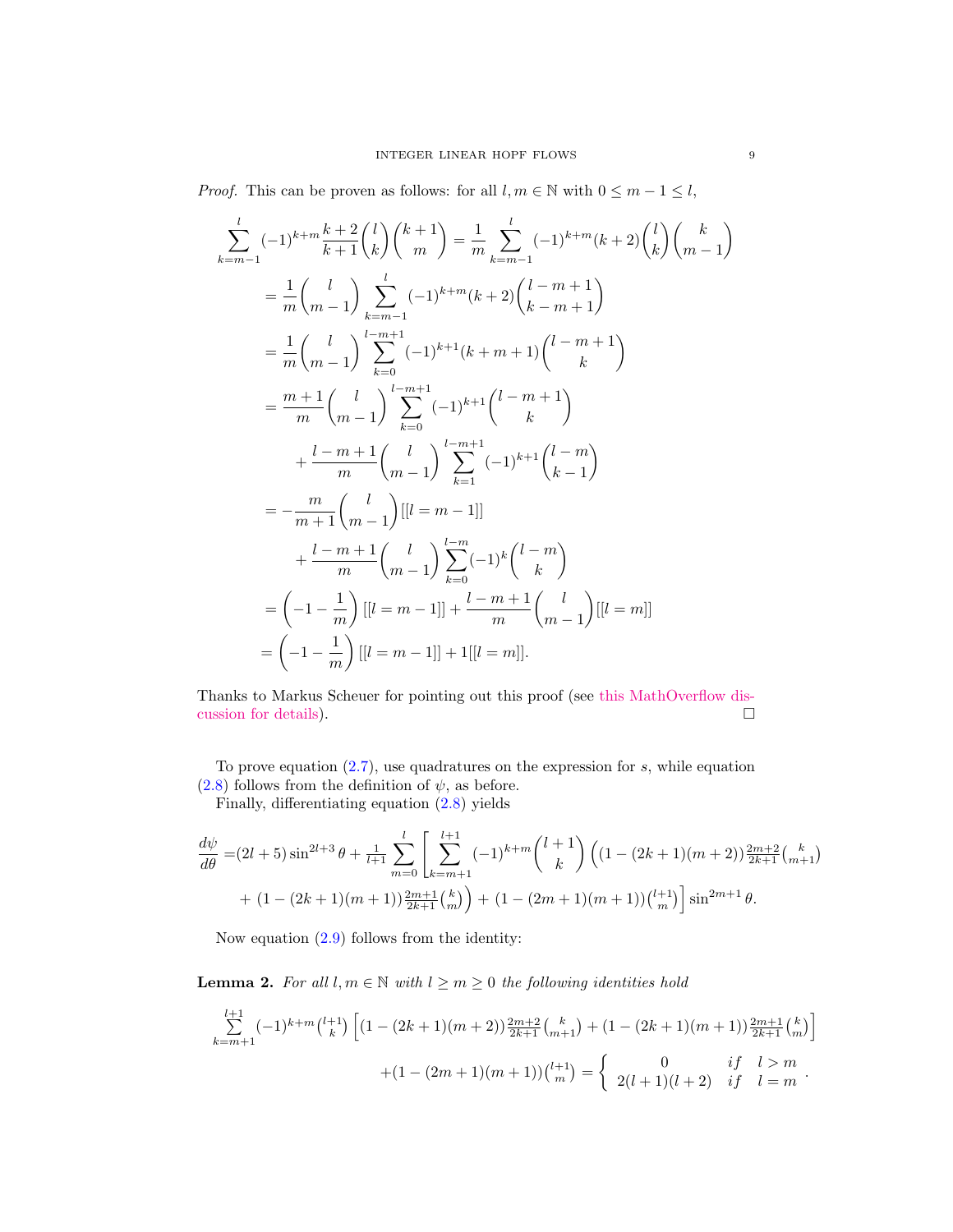Proof. This can be proven as follows:

$$
\sum_{k=m+1}^{l+1} (-1)^{k+m} {l+1 \choose k} \left[ (1 - (2k+1)(m+2)) \frac{2m+2}{2k+1} {k \choose m+1} \right]
$$
  
\n
$$
+ (1 - (2k+1)(m+1)) \frac{2m+1}{2k+1} {k \choose k} \right]
$$
  
\n
$$
= \sum_{k=m+1}^{l+1} (-1)^{k+m} {l+1 \choose k} [m-2k(m+2)] {k \choose m}
$$
  
\n
$$
= {l+1 \choose m} \sum_{k=m+1}^{l+1} (-1)^{k+m} {l+1-m \choose k-m} [m-2k(m+2)]
$$
  
\n
$$
= {l+1 \choose m} \sum_{k=1}^{l+1-m} (-1)^{k} {l+1-m \choose k} [-2k(m+2) - m(2m+3)]
$$
  
\n
$$
= -2(m+2) {l+1 \choose m} \sum_{k=1}^{l+1-m} (-1)^{k} {l+1-m \choose k} k
$$
  
\n
$$
-m(2m+3) {l+1 \choose m} ([[l+1=m]]-1)
$$
  
\n
$$
= -2(m+2) {l+1 \choose l+1-m} (l+1-m) \sum_{k=1}^{l+1-m} (-1)^{k} {l-m \choose k-1}
$$
  
\n
$$
-m(2m+3) {l+1 \choose m} ([[l+1=m]]-1)
$$
  
\n
$$
= 2(m+2)(l+1) {l \choose m} \sum_{k=0}^{l-m} (-1)^{k} {l-m \choose k}
$$
  
\n
$$
-m(2m+3) {l+1 \choose m} ([[l+1=m]]-1)
$$
  
\n
$$
= 2(l+1)(l+2) [[l=m]]
$$
  
\n
$$
-(1 - (2m+1)(m+1)) {l+1 \choose m} ([[l+1=m]]-1).
$$

Thanks to Markus Scheuer for pointing out this proof and to Darij Grinberg for giving an alternative proof (see [this MathOverflow discussion for details\)](https://mathoverflow.net/questions/278074/is-there-a-simple-proof-of-the-following-identity-part-2).  $\Box$ 

 $\Box$ 

A further class that will be of use are combinations of associated Legendre polynomials:

<span id="page-10-0"></span>**Proposition 6.** If  $s = C_0 \sin^{2+n} \theta P_l^n(\cos \theta)$  for the associated Legendre polynomial  $P_l^n(\cos\theta)$  with  $l > n+2$  then

(2.10) 
$$
r = C_2 + C_1 \cos \theta - C_0 \frac{2 \sin^{2+n} \theta P_l^{2+n}(\cos \theta)}{(l+n+2)(l+n+1)(l-n)(l-n-1)},
$$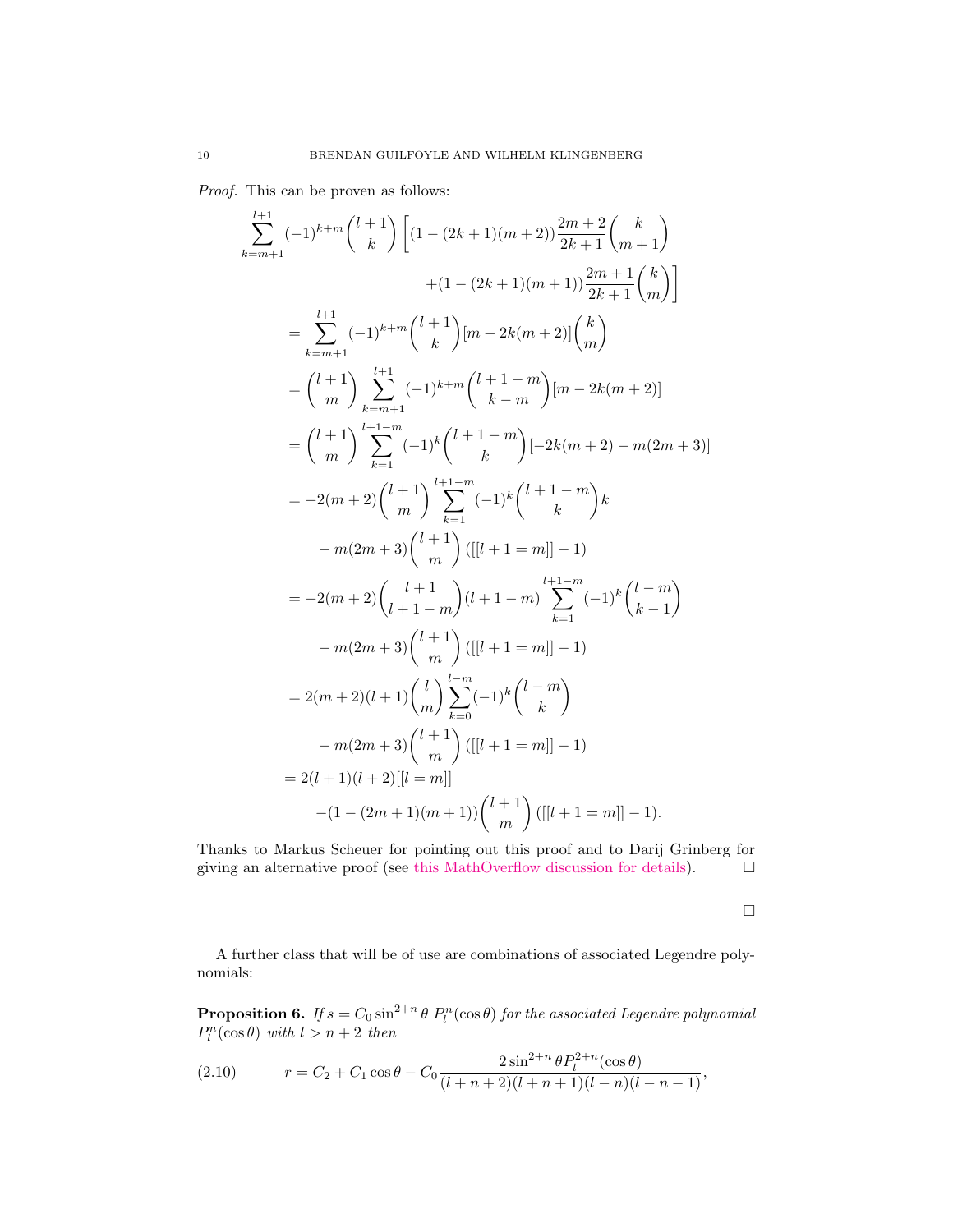$$
\psi = C_2 - C_0 \sin^n \theta \left[ \frac{(l+n+2)^2 - (l+n+4)(l+n+1)\sin^2 \theta}{(l+n+2)(l+n+1)(l-n)(l-n-1)} P_l^{2+n}(\cos \theta) - \frac{(2l+2n+3)\cos \theta}{(l+n+1)(l-n)(l-n-1)} P_{l-1}^{2+n}(\cos \theta) + \frac{1}{(l-n)(l-n-1)} P_{l-2}^{2+n}(\cos \theta) \right].
$$

*Proof.* For ease of notation again we drop the constants of integration term  $C_2$  +  $C_1 \cos \theta$  for r.

To prove equation  $(2.10)$ , use quadratures on the expression for s

$$
r = -2 \int \sin \theta d\theta \int \frac{s}{\sin \theta} d\theta = -2 \int d \cos \theta \int \sin^n \theta P_l^n(\cos \theta) d \cos \theta
$$

$$
= -2 \frac{(-1)^n}{2^l l!} \int dx \int (1 - x^2)^n \frac{d^{l+n}}{dx^{l+n}} (x^2 - 1)^l dx,
$$

where  $x = \cos \theta$  and we use the usual identities for associated Legendre polynomials:

$$
P_l^n(x) = \frac{(-1)^n}{2^l l!} (1 - x^2)^{\frac{n}{2}} \frac{d^{l+n}}{dx^{l+n}} (x^2 - 1)^l.
$$

Furthermore, recall the identity

$$
\frac{d^{l-n}}{dx^{l-n}}(x^2-1)^l = (-1)^n \frac{(l-n)!}{(l+n)!} (1-x^2)^n \frac{d^{l+n}}{dx^{l+n}}(x^2-1)^l,
$$

which means that

$$
r = -2 \frac{(l+n)!}{2^l l!(l-n)!} \int dx \int \frac{d^{l-n}}{dx^{l-n}} (x^2 - 1)^l dx
$$
  
\n
$$
= -2 \frac{(l+n)!}{2^l l!(l-n)!} \frac{d^{l-n-2}}{dx^{l-n-2}} (x^2 - 1)^l
$$
  
\n
$$
= -2 \frac{(l+n)!(-1)^n (l-n-2)!}{2^l l!(l-n)!(l+k+2)!} (1 - x^2)^{2+n} \frac{d^{l+n+2}}{dx^{l+n+2}} (x^2 - 1)^l
$$
  
\n
$$
= -\frac{2 \sin^{2+n} \theta P_l^{2+n}(\cos \theta)}{(l+k+2)(l+n+1)(l-n)(l-n-1)},
$$
  
\nas claimed.

**Definition 3.** Given the decomposition of  $s$  as in Proposition [4,](#page-7-3) the surface is said to be of order k if  $a_l = b_l = 0$  for all  $l < k$  and  $a_k, b_k$  are not both zero. A surface of order k is non-degenerate if moreover  $a_k^2 \neq b_k^2$ .

A generic smooth surface is of order 0, while a generic surface of order  $k$  is non-degenerate. A Hopf sphere with  $\mu = 1 + \frac{1}{n+1}$  is of order *n*.

<span id="page-11-0"></span>2.3. RoC space. The RoC diagram of S is the image of the map  $f: S^2 \to \mathbb{R}^2$ taking  $(\theta, \phi) \in S$  to  $(\psi = \frac{1}{2}(r_1 + r_2), s = \frac{1}{2}(r_1 - r_2)$ . Thus, the umbilic points lie along the horizontal axis. This is equivalent to the curvature diagram discussed by Hopf [\[12\]](#page-24-19) but more suited to our purposes, as elucidated in [\[8\]](#page-24-16).

RoC space can be thought of as two half-planes joined at the umbilic horizon. The hyperbolic/Anti-deSitter area 2-form on these half-planes pulled back to  $S$  is equal to the curvature 2-form of the induced Lorentz metric on the set of oriented normal lines to S, viewed as a surface in  $T\mathbb{S}^2$ , pulled back to S [\[8\]](#page-24-16).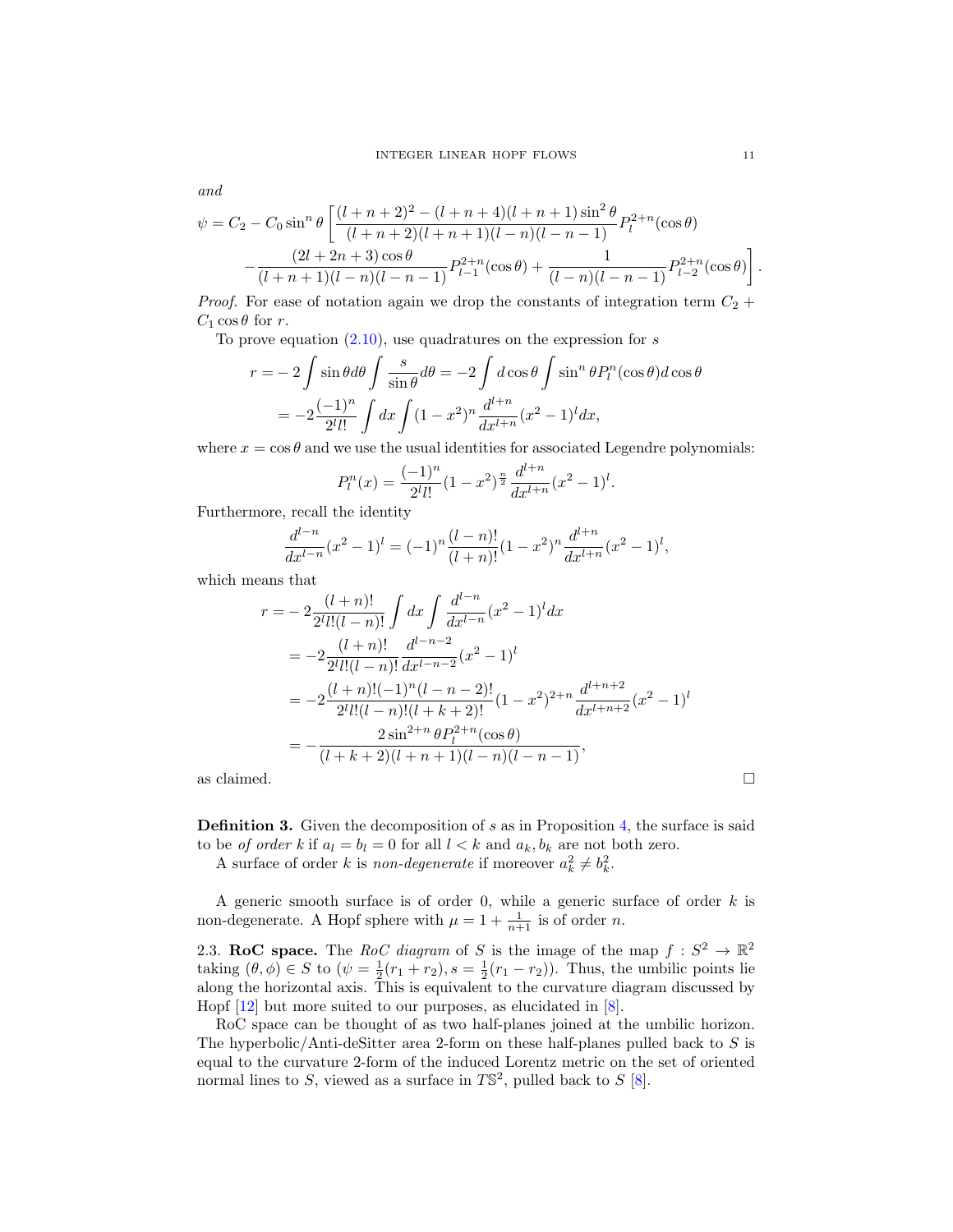Hyperbolic/AdS dilations and translations of the RoC diagram of  $S$  come from scaling about the origin and addition of a constant to the support function of S in  $\mathbb{R}^3$ , respectively.

Not every such parameterized map arises as the RoC diagram of a surface in  $\mathbb{R}^3$ , as the Codazzi-Mainardi conditions [\(2.3\)](#page-7-1) must hold.

The RoC diagram of a rotationally symmetric sphere is a curve in the plane and if the sphere is convex, it lies in the open cone  $\{\psi + s > 0\} \cap \{\psi - s > 0\}$ . Moving the diagram in RoC space by a translation parallel to the umbilic horizon moves the sphere in  $\mathbb{R}^3$  to a parallel surface. If shrunk enough (i.e. moved to the left in RoC space) it will eventually hit the diagonal and lose convexity at its focal set [\[6\]](#page-24-17).

Continue to push the sphere through its focal set and it will develop cusps and self-intersections which eventually resolve themselves as one pushes all the way through the diagonals. The result is a convex sphere parameterised by its inward-pointing normal. This well-known behaviour of the quadratic complex along oriented lines in  $\mathbb{R}^3$  is represented in RoC space by horizontal translation.

To get a better picture of the RoC diagram of a rotationally symmetric sphere, consider the simple linear combination:

$$
s = (a_0 + b_0 \cos \theta) \sin^2 \theta + (a_1 + b_1 \cos \theta) \sin^4 \theta,
$$

which, by Propositions [5](#page-8-5) and [6,](#page-10-0) has mean radii of curvature

$$
= \psi_{\infty} + (c_0 + (\frac{2}{3}b_0 + \frac{4}{15}b_1)(\cos\theta - 1)) + [-2a_0 + (-\frac{5}{3}b_0 + \frac{2}{15}b_1)\cos\theta]\sin^2\theta + \frac{1}{10}[15a_1 + 14b_1\cos\theta]\sin^4\theta,
$$

for constants  $\psi_{\infty}$  and  $c_0$ .

In Figure 1 the RoC diagrams are given for three different spheres:

 $1A : \psi_{\infty} = 10, c_0 = 1, a_0 = 3, a_1 = 10, b_0 = 2, b_1 = 7,$  $1B : \psi_{\infty} = 10, c_0 = 1, a_0 = 3, a_1 = 10, b_0 = 20, b_1 = 7,$ 

1C :  $\psi_{\infty} = 1, c_0 = 1, a_0 = 3, a_1 = 5, b_0 = -36, b_1 = 50.$ 

The red horizontal line is the umbilic horizon.

Figure 1A shows the simplest oblate rotationally symmetric surface, while Figure 1B is the RoC diagram of a turnip-shaped sphere: a prolate and an oblate disc joined along an umbilic circle. Figure 1C demonstrates how the RoC diagram does not have to be an embedding.

<span id="page-12-0"></span>2.4. The slope at an umbilic. For any smooth rotationally symmetric sphere with the north pole  $N$  and south pole  $S$ , define the *slopes at the isolated umbilic* points to be the slopes of the RoC diagram at the north and south poles:

$$
\mu_N = \lim_{p \to N} \frac{(p) - \psi(N)}{s(p)}
$$
\n $\mu_S = \lim_{p \to S} \frac{(p) - \psi(S)}{s(p)}$ 

In other words, the slopes of the endpoints on the umbilic horizon. We prove the following:

<span id="page-12-1"></span>Theorem 4. For a smooth rotationally symmetric sphere of order k the slopes at the isolated umbilic points satisfy

$$
\mu_N, \mu_S \le 1 + \frac{1}{k+1}.
$$

with equality when the sphere is non-degenerate.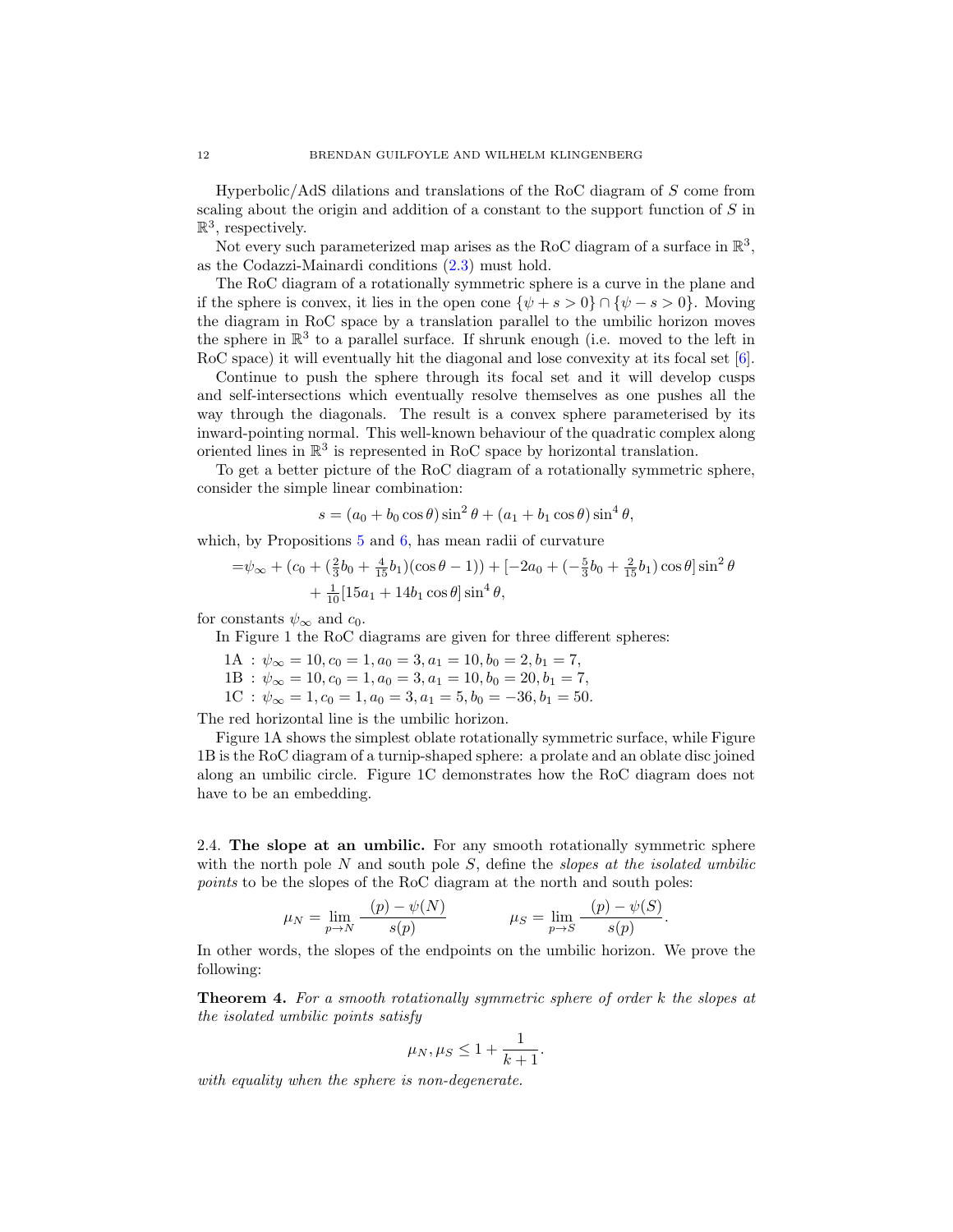Proof. Starting with the decomposition of s given in Proposition [4](#page-7-3)

$$
s = \sum_{l=0}^{\infty} (a_l + b_l \cos \theta) \sin^{2l+2} \theta,
$$

for constants  $a_l, b_l$ . Suppose that the sphere is of order k so that we write

$$
s = (a_k + b_k \cos \theta) \sin^{2k+2} \theta + O(2k+4),
$$

for  $a_k, b_k$  not both zero. These can be integrated directly for using Proposition [5](#page-8-5) and differentiated to find that

$$
\frac{ds}{d\theta} = 2(k+1)(b_k + a_k \cos \theta) \sin^{2k+1} \theta + O(2k+3)
$$

and

$$
\frac{d\psi}{d\theta} = -2(k+2)(b_k + a_k \cos \theta) \sin^{2k+1} \theta + O(2k+3),
$$

and therefore

$$
\mu_N = \lim_{\theta \to 0} \frac{(0) - \psi(\theta)}{s(\theta)} = -\lim_{\theta \to 0} \frac{\frac{d\psi}{d\theta}}{\frac{ds}{d\theta}} = \lim_{\theta \to 0} \frac{(k+2)(b_k + a_k \cos \theta) \sin^{2k+1} \theta + O(2k+3)}{(k+1)(b_k + a_k \cos \theta) \sin^{2k+1} \theta + O(2k+3)}
$$

If  $a_k \neq \pm b_k$ , i.e. the surface is non-degenerate, then this limit is equal to

$$
\mu_N = 1 + \frac{1}{k+1}
$$

and the same for  $\mu_S$ .

In the degenerate case, the limit is computed by taking higher derivatives, which increases the order and decreases the slope, hence the inequality.

 $\Box$ 

<span id="page-13-0"></span>2.5. Linear Hopf spheres. Consider the case of a rotationally symmetric surface satisfying the linear relation

<span id="page-13-1"></span>(2.11) 
$$
+\mu s = \psi_{\infty}, \qquad \text{for constants } \psi_{\infty} > 0, \mu > 1.
$$

Note that a relation of the form  $a\kappa + bH = c$ , for Gauss curvature  $\kappa$  and mean curvature  $H$ , is called "linear" in the literature  $[15]$ , and Hopf's examples, also satisfy a linear relation, but between the curvatures [\[11\]](#page-24-14). In contrast, linear Hopf spheres for us will refer to the relationship between the radii of curvature, as above.

Note also that moving to a parallel surface changes  $\psi_{\infty}$  by an additive constant. Combining the derivative w.r.t.  $\theta$  of this linear relationship with the Codazzi-Mainardi relation [\(2.3\)](#page-7-1) yields

$$
\frac{1-\mu}{s}\frac{ds}{d\theta} = -2\cot\theta,
$$

which integrates to

$$
s = C_0 \sin^{\frac{2}{\mu - 1}} \theta.
$$

This can be integrated directly for the support function, using equation  $(2.4)$ , yielding a family of smooth spheres with:

$$
r = C_2 + C_1 \cos \theta - 2C_0 \int \left[ \sin \theta \int \sin \frac{3-\mu}{\mu - 1} \theta d\theta \right] d\theta,
$$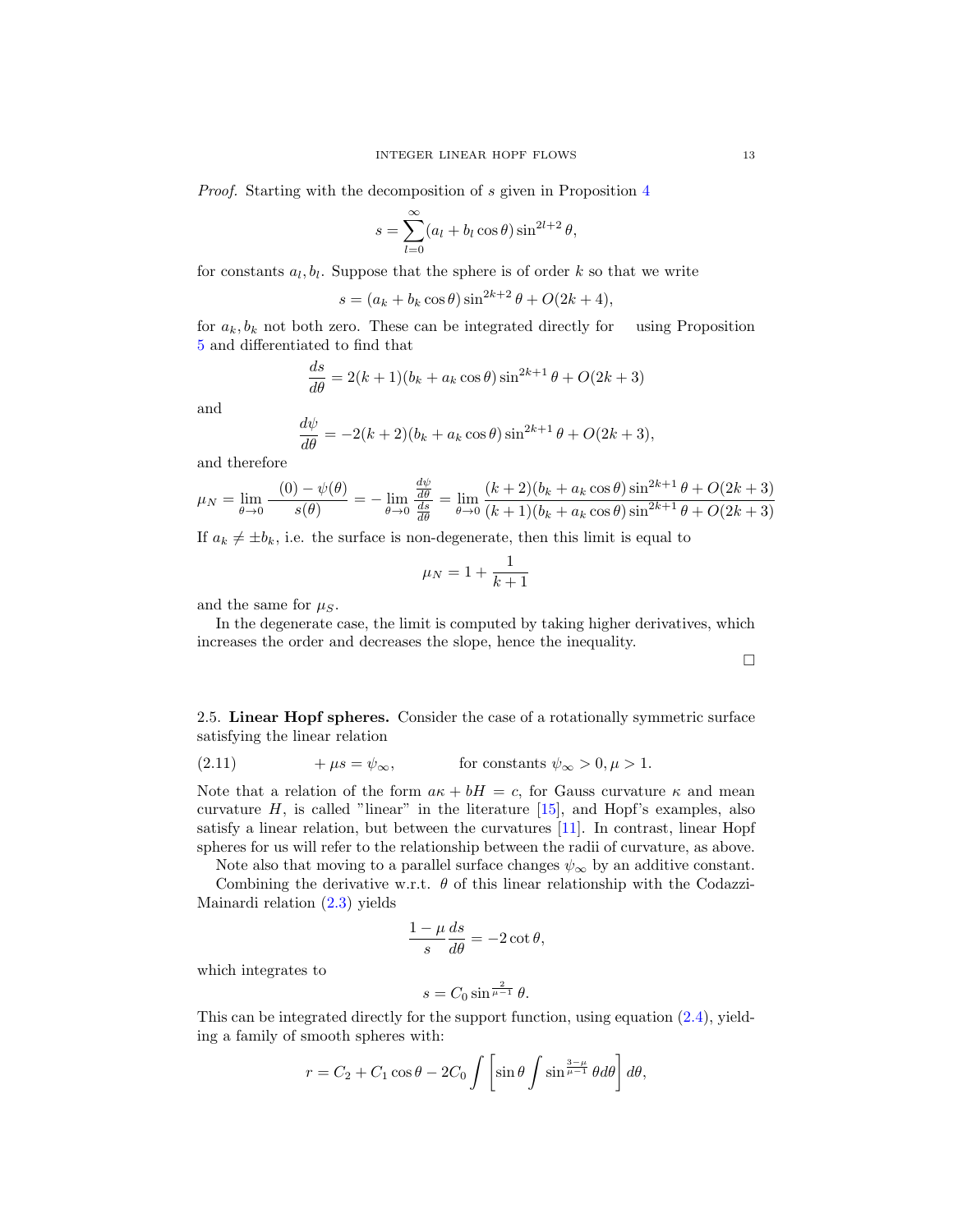which are non-round for  $C_0 \neq 0$ , convex for large enough  $C_2$  and prolate or oblate depending on whether  $C_0 < 0$  or  $C_0 > 0$ . Changing  $C_1$  translates the sphere in  $\mathbb{R}^3$ along the axis of symmetry and leaves the radii of curvature unchanged.

The Hopf spheres are real-analytic iff  $\mu = 1 + \frac{1}{l+1}$  for some  $l \in \mathbb{N}$  in which case we can carry out the double integration explicitly to find:

$$
r = C_2 + C_1 \cos \theta - 2C_0 \sum_{k=0}^{l} \frac{(-1)^k}{(2k+1)(2k+2)} {l \choose k} \cos^{2k+2} \theta,
$$

as per Proposition [5.](#page-8-5)

To summarize

<span id="page-14-3"></span>**Proposition 7.** For constants  $\psi_{\infty} > 0$ ,  $\mu > 1$  there is a 1-parameter family of rotationally symmetric spheres (unique up to translation) satisfying the linear Hopf relation  $(2.11)$  and the radii of curvature are given by

 $\psi = \psi_{\infty} - \mu C_0 \sin^{\frac{2}{\mu-1}} \theta \qquad \qquad s = C_0 \sin^{\frac{2}{\mu-1}} \theta,$ 

which are convex iff  $\psi_{\infty} > C_0 \mu$ . They are real analytic iff

$$
\mu = 1 + \frac{1}{l+1} \qquad \text{for some } l \in \mathbb{N}.
$$

## 3. Evolution by a Linear Hopf Relation

<span id="page-14-0"></span>In this section we formulate the evolution equations of a rotationally symmetric sphere moving by a linear combination of its radii of curvature and give the complete solution in terms of initial data for integer values  $(1.3)$ .

<span id="page-14-1"></span>3.1. Evolution in RoC space. As in  $[8]$ , a *classical curvature flow* of a sphere is a map  $\vec{X}$  :  $S^2 \times [0, t_1) \rightarrow \mathbb{R}^3$  such that

<span id="page-14-2"></span>(3.1) 
$$
\frac{\partial \vec{X}}{\partial t}^{\perp} = -\mathbf{K}(\psi, s) \vec{n}, \qquad \vec{X}(S^2, 0) = S_0,
$$

where K is a given function of the sum and difference of the radii of curvature,  $\vec{n}$ is the unit normal vector to the flowing sphere and  $S_0$  is an initial convex sphere.

Consider the special case when the initial sphere is rotationally symmetric. Since the evolution equation, depending only on the second fundamental form, is rotationally symmetric, the spheres  $S_t$  for  $t \geq 0$  will therefore also be rotationally symmetric. Moreover, the axis of symmetry remains stationary under the flow, and the north and south poles remain umbilic.

In RoC space it as a curve flow on the plane subject to the boundary condition that it's end-points lie on the horizontal axis - the umbilic horizon. In fact, it is a parameterized curve and must satisfy the Codazzi-Mainardi relation [\(2.3\)](#page-7-1) which we have seen relates the vanishing of s with the slope at the isolated umbilic points.

The curve evolves in RoC space under the linear Hopf flow as follows:

**Proposition 8.** The flow on RoC space for a curvature function  $\mathbf{K} = \psi + \lambda s - \psi_{\infty}$ is

<span id="page-14-4"></span>(3.2) 
$$
\frac{\partial \psi}{\partial t} = \frac{\lambda - 1}{2 \sin \theta} \frac{\partial}{\partial \theta} \left( \sin \theta \frac{\partial \psi}{\partial \theta} \right) - \lambda \cot \theta \frac{\partial \psi}{\partial \theta} - \frac{2\lambda s}{\sin^2 \theta} - \psi + \psi_{\infty}
$$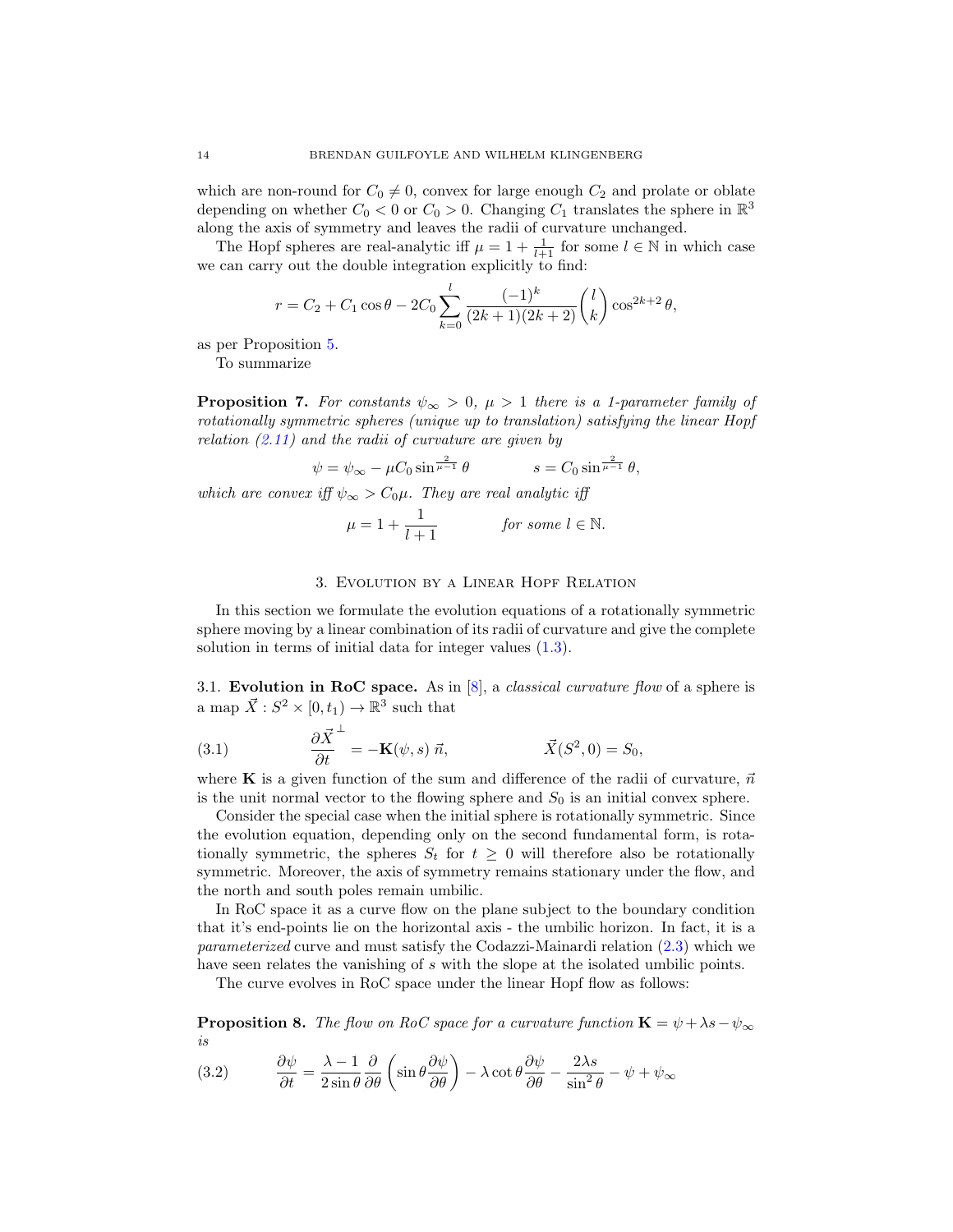<span id="page-15-0"></span>(3.3) 
$$
\frac{\partial s}{\partial t} = \frac{\lambda - 1}{2 \sin \theta} \frac{\partial}{\partial \theta} \left( \sin \theta \frac{\partial s}{\partial \theta} \right) - \lambda \cot \theta \frac{\partial s}{\partial \theta} + \frac{1 + \cos^2 \theta}{\sin^2 \theta} s.
$$

Proof. These equations can be obtained by the rotationally symmetric reduction of the general curvature flow equations given in Proposition 3 of [\[8\]](#page-24-16). Alternatively, derive this ab initio as follows.

Start with the flow of the support function  $r$ , which for a curvature flow  $(3.1)$  is simply

$$
\frac{\partial r}{\partial t} = -\mathbf{K} = -\psi - \lambda s + \psi_{\infty}
$$

and so, by equations  $(2.1)$ 

$$
\frac{\partial \psi}{\partial t} = \frac{\partial}{\partial t} \left( r + \frac{1}{2 \sin \theta} \frac{\partial}{\partial \theta} \left( \sin \theta \frac{\partial r}{\partial \theta} \right) \right)
$$
  
=  $-\psi - \lambda s + \psi_{\infty} - \frac{1}{2 \sin \theta} \frac{\partial}{\partial \theta} \left( \sin \theta \frac{\partial}{\partial \theta} (\psi + \lambda s - \psi_{\infty}) \right)$   
=  $-\psi - \lambda s + \psi_{\infty} - \frac{1}{2} \left( \frac{\partial^2 \psi}{\partial \theta^2} + \lambda \frac{\partial^2 s}{\partial \theta^2} \right) - \frac{1}{2} \cot \theta \left( \frac{\partial \psi}{\partial \theta} + \lambda \frac{\partial s}{\partial \theta} \right).$ 

By virtue of the Codazzi-Mainardi equation [\(2.3\)](#page-7-1) and its derivative, replace the derivatives of s by those of  $\psi$ . The result is as stated.

A similar calculation gives the flow of the astigmatism s as

$$
\frac{\partial s}{\partial t} = \frac{1}{2} \left( \frac{\partial^2 \psi}{\partial \theta^2} + \lambda \frac{\partial^2 s}{\partial \theta^2} \right) - \frac{1}{2} \cot \theta \left( \frac{\partial \psi}{\partial \theta} + \lambda \frac{\partial s}{\partial \theta} \right),\,
$$

and by replacing the derivatives of  $\psi$  by those of s using the Codazzi-Mainardi equation [\(2.3\)](#page-7-1). The stated result follows.  $\Box$ 

When viewed in RoC space, this system is parabolic as long as  $\lambda > 1$ . In fact, the second equation is entirely decoupled: the difference of the radii of curvature satisfies a linear reaction-diffusion equation with convection - with Dirichlet boundary conditions  $s(0) = s(\pi) = 0$ .

Our approach to solving the flow is to start by integrating this reaction-diffusion equation explicitly and to use quadratures to reconstruct the support function of the surface from the astigmatism s. Differentiation then yields  $\psi$  as per equation  $(2.1).$  $(2.1).$ 

It is easily seen that

Corollary 1. Under the curvature flow the rotationally symmetric Codazzi-Mainardi equation  $(2.3)$  is preserved:

$$
\frac{\partial}{\partial t} \left[ \frac{\partial (\psi + s)}{\partial \theta} + 2 \cot \theta \ s \right] = 0.
$$

In the next section the flow when  $\lambda = 1 + \frac{1}{n+1}$  will be completely integrated. An insight into how this is done is given by the flow of the following quantity:

<span id="page-15-1"></span>**Proposition 9.** If  $\lambda = 1 + \frac{1}{n+1}$  then we have the flow

$$
\frac{\partial}{\partial t} \left( \frac{s}{\sin^{2+n} \theta} \right) = \frac{1}{2(n+1)} \left[ \frac{\partial^2}{\partial \theta^2} + \cot \theta \frac{\partial}{\partial \theta} + \left( (n+1)n - \frac{n^2}{\sin^2 \theta} \right) \right] \frac{s}{\sin^{2+n} \theta}.
$$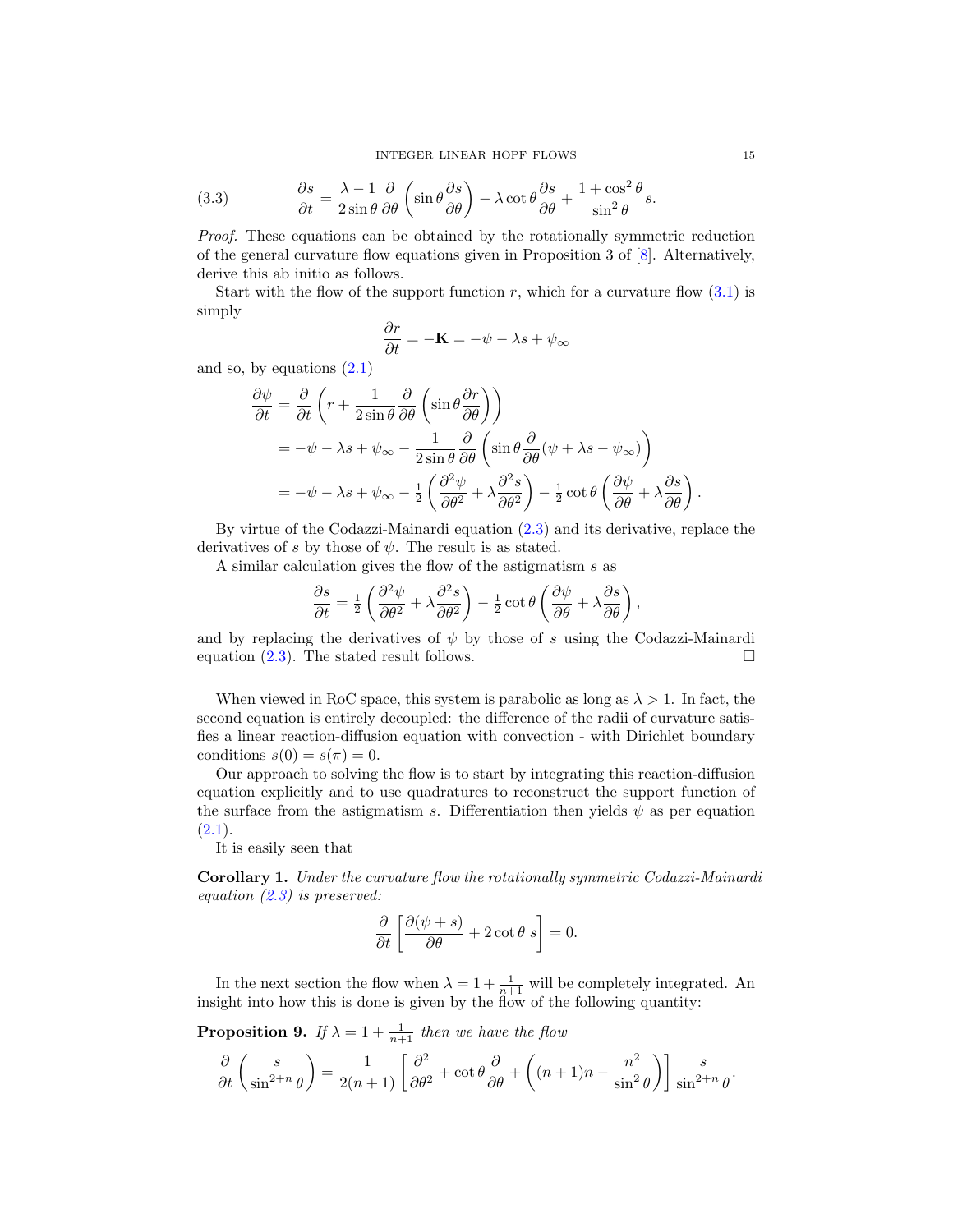In particular, if  $n$  is a natural number, the eigen-space of the second order operator on the right-hand side consists of the associated Legendre polynomials  $P_l^n(\theta)$  for  $l \geq n$ , and as we will see in the next section, these span the higher modes of the integer linear Hopf flow.

<span id="page-16-0"></span>3.2. Solution for integer linear Hopf flows. In this section we completely solve the evolution of a smooth sphere by a linear combination of its radii of curvature in terms of initial conditions in the integer case where  $(1.3)$  holds.

First introduce a decomposition of the s in terms of trigonometric polynomials adapted to the flow. As per Proposition [4](#page-7-3) the difference of the radii of curvature at time  $t = 0$  can be written

$$
s(0) = \sum_{l=0}^{\infty} (a_l + b_l \cos \theta) \sin^{2l+2} \theta,
$$

for constants  $a_l, b_l$ .

<span id="page-16-2"></span>For any  $n \in \mathbb{N}$  split this into

(3.4) 
$$
s(0) = \sum_{l=0}^{n-1} (a_l + b_l \cos \theta) \sin^{2l+2} \theta + \sum_{l=n}^{\infty} c_l \sin^{2+n} \theta P_l^n(\cos \theta),
$$

for constants  $a_l, b_l, c_l$ , where  $P_l^n(\cos \theta)$  are associated Legendre polynomials.

<span id="page-16-1"></span>**Theorem 5.** Given a decomposition  $(3.4)$  of an initial surface, the difference between the radii of curvature evolves under linear Hopf flow  $(1.1)$ ,  $(1.2)$  and  $(1.3)$ as follows:

$$
s = \sum_{l=0}^{n-2} [A_l(t) + B_l(t) \cos \theta] \sin^{2l+2} \theta + (\tilde{a}_{n-1} e^{\mu_{n-1}t} + \tilde{b}_{n-1} e^{\mu_{n-\frac{1}{2}}t} \cos \theta) \sin^{2n} \theta
$$

$$
+ \sin^{2+n} \theta \sum_{l=n}^{\infty} c_l P_l^n(\cos \theta) e^{-\omega_l t},
$$

where

<span id="page-16-3"></span>
$$
(3.5) \qquad A_l(t) = \tilde{a}_l e^{\mu_l t} + \sum_{m=1}^{n-l-1} (-1)^{n-l-m} \frac{\prod_{p=m}^{n-l-1} \nu_{n-p}}{\prod_{q=m+1}^{n-l} (\mu_{n-m} - \mu_{n-p})} \tilde{a}_{n-m} e^{\mu_{n-m} t}
$$

<span id="page-16-4"></span>
$$
(3.6) \quad B_l(t) = \tilde{b}_l e^{\mu_{l+\frac{1}{2}}t} + \sum_{m=1}^{n-l-1} (-1)^{n-l-m} \frac{\prod_{p=m}^{n-l-1} \nu_{n-p}}{\prod_{q=m+1}^{n-l} (\mu_{n-m+\frac{1}{2}} - \mu_{n-p+\frac{1}{2}})} \tilde{b}_{n-m} e^{\mu_{n-m+\frac{1}{2}}t},
$$

for constants  $\mu_l, \nu_l, \omega_l$  defined by

$$
\mu_l = \frac{(2l+1)(n-l)}{n+1} \qquad \qquad \nu_l = \frac{2l(n-l)}{n+1} \qquad \qquad \omega_l = \frac{l(l+1) - n(n+l)}{2(n+1)},
$$

and constants  $\tilde{a}_l$ ,  $\tilde{b}_l$  determined by the initial constants  $a_l$ ,  $b_l$  via

$$
a_{l} = \tilde{a}_{l} + \sum_{m=1}^{n-l-1} (-1)^{n-l-m} \frac{\prod_{p=m}^{n-l-1} \nu_{n-p}}{\prod_{q=m+1}^{n-l} (\mu_{n-m} - \mu_{n-p})} \tilde{a}_{n-m},
$$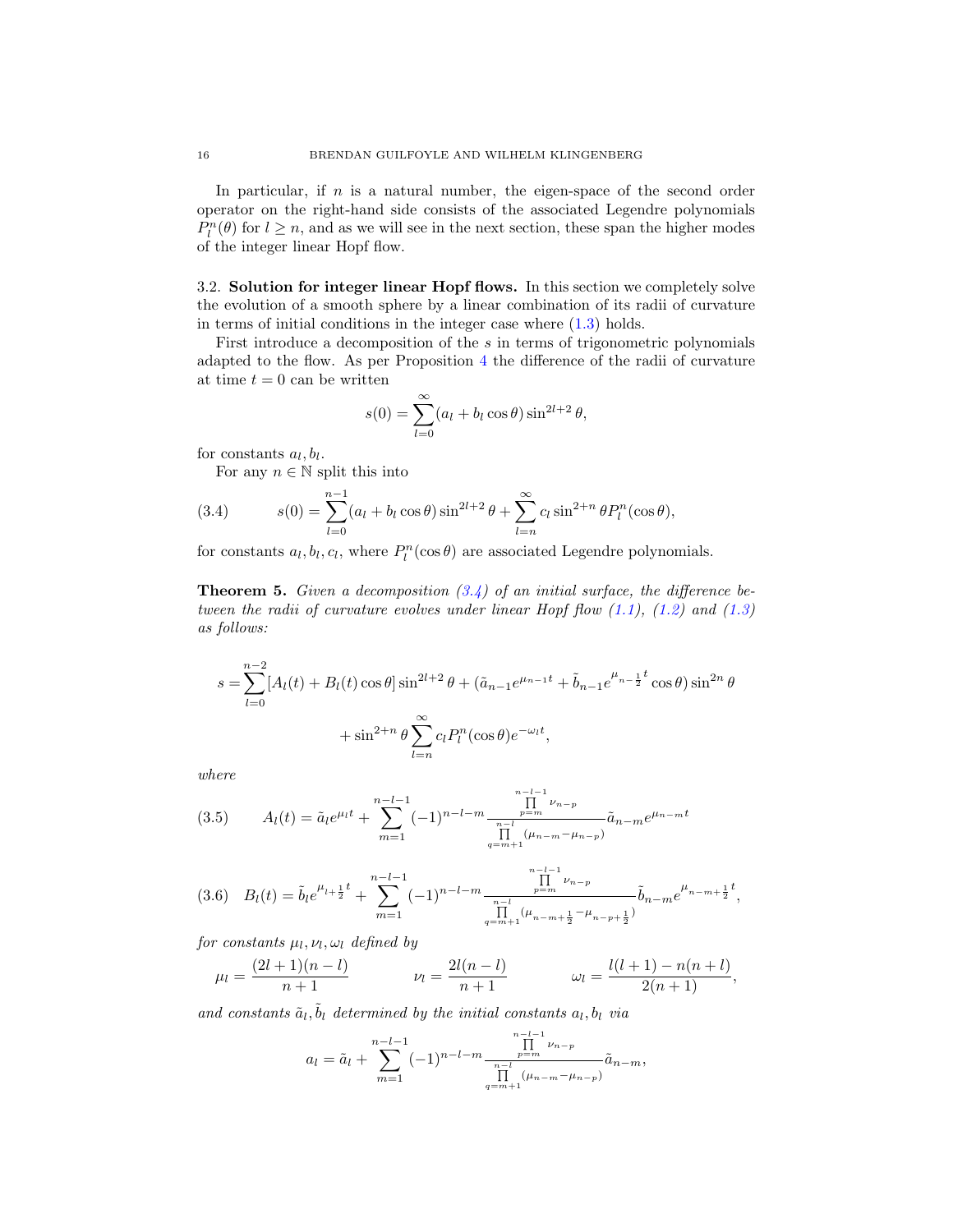$$
b_l = \tilde{b}_l + \sum_{m=1}^{n-l-1} (-1)^{n-l-m} \frac{\prod_{p=m}^{n-l-1} \nu_{n-p}}{\prod_{q=m+1}^{n-l} (\mu_{n-m+\frac{1}{2}} - \mu_{n-p+\frac{1}{2}})} \tilde{b}_{n-m},
$$

Proof. The solution above can be checked directly, if laboriously, by substitution in the reaction-diffusion equation [\(3.3\)](#page-15-0). However to illustrate the structure of the flow proceed as follows.

Consider Proposition [9.](#page-15-1) Take a sum of associated Legendre polynomials

(3.7) 
$$
s = \sin^{2+n} \theta \sum_{l=n}^{\infty} c_l P_l^n(\cos \theta),
$$

and allow the values of  $c_l$  to vary in time, then the reaction-diffusion equation means that

<span id="page-17-0"></span>
$$
\frac{\partial}{\partial t} \left( \frac{s}{\sin^{2+n} \theta} \right) = \sum_{l=n}^{\infty} \frac{dc_l}{dt} P_l^n(\cos \theta) = -\sum_{l=n}^{\infty} c_l \omega_l P_l^n(\cos \theta)
$$

for  $\omega_l = \frac{l(l+1)-n(n+l)}{2(n+1)}$ . Solving term by term yields

$$
s(t) = \sin^{2+n} \theta \sum_{l=n}^{\infty} \tilde{c}_l P_l^n(\cos \theta) e^{-\omega_l t},
$$

for constants  $\tilde{c}_l$  and  $l \geq n$ . Thus we have solved for the stationary  $(l = n)$  and higher orders  $(l > n)$ , which die off as  $t \to \infty$ .

The sum  $(3.7)$  only involves terms that are at least of order  $2 + 2n$  and to lower this, the natural generalisation would be to use Legendre functions for which  $l < n$ . Since these are less familiar, we compute the lower orders recursively by hand.

First consider the following:

<span id="page-17-1"></span>**Lemma 3.** Let  $\tilde{\triangle}$  be the elliptic operator on the right-hand side of equation [\(3.3\)](#page-15-0):

$$
\tilde{\triangle} = \frac{\lambda - 1}{2 \sin \theta} \frac{\partial}{\partial \theta} \left( \sin \theta \frac{\partial}{\partial \theta} \right) - \lambda \cot \theta \frac{\partial}{\partial \theta} + \frac{1 + \cos^2 \theta}{\sin^2 \theta}.
$$

Then

$$
\tilde{\triangle} \sin^{2m} \theta = \frac{m-n-1}{n+1} \left[ (1-2m) \sin^{2m} \theta + 2(m-1) \sin^{2m-2} \theta \right],
$$

and

$$
\tilde{\triangle} \cos \theta \sin^{2m} \theta = \frac{\cos \theta}{n+1} \left[ m(2n-2m+1) \sin^{2m} \theta + 2(m-1)(m-n-1) \sin^{2m-2} \theta \right].
$$

Now flow the lower order in the decomposition:

$$
s = \sum_{l=0}^{n-1} (A_l + B_l \cos \theta) \sin^{2l+2} \theta,
$$

where  $A_l$  and  $B_l$  depend on time. By the previous Lemma the evolutions of  $A_l$  and  $B_l$  decouple and can be dealt with separately.

Thus, consider first

$$
s = \sum_{l=0}^{n-1} A_l(t) \sin^{2l+2} \theta,
$$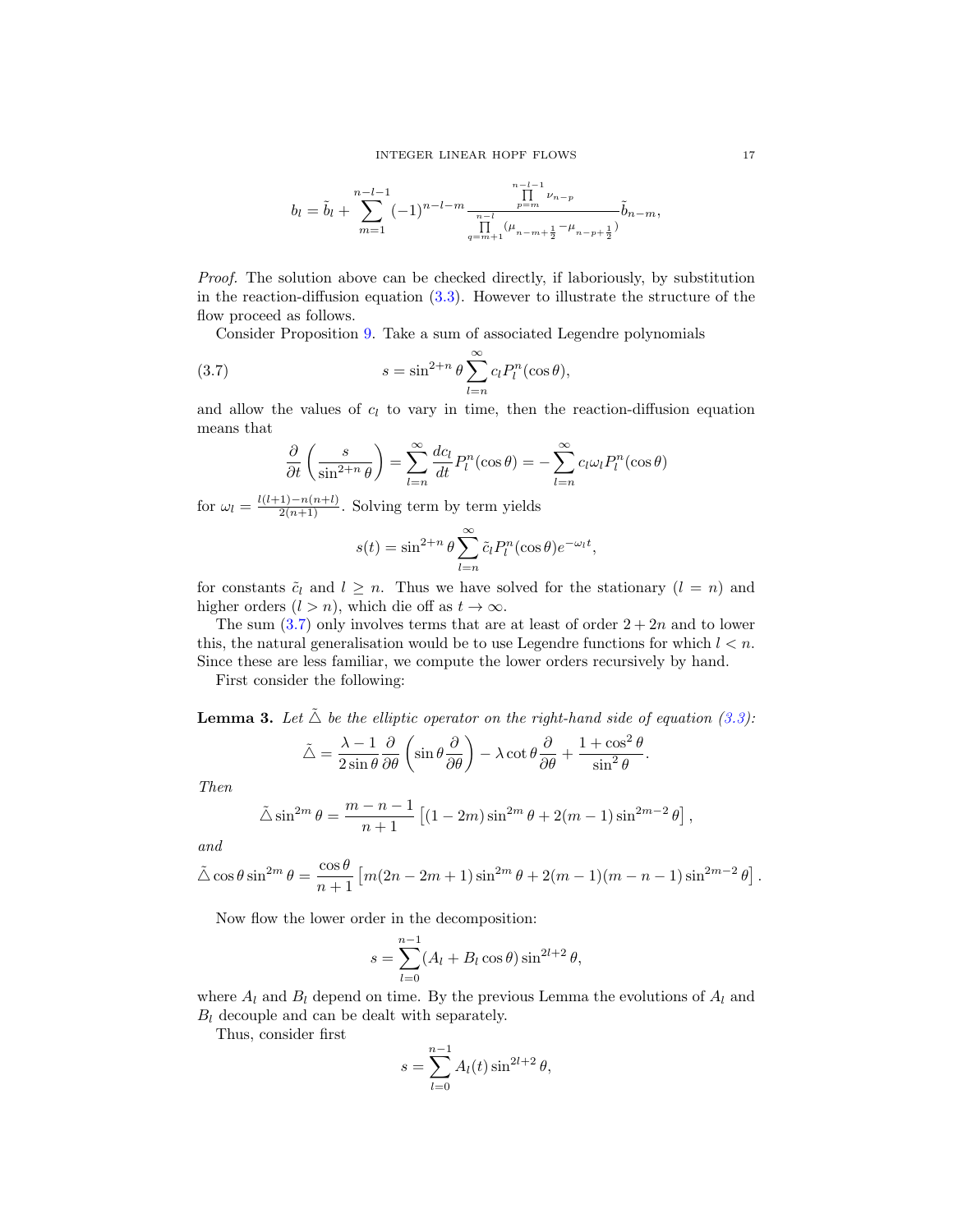and compute using Lemma [3:](#page-17-1)

$$
\frac{\partial s}{\partial t} = \sum_{l=0}^{n-1} \frac{dA_l}{dt} \sin^{2l+2} \theta = \tilde{\Delta} s = \sum_{l=0}^{n-1} \frac{l-n}{n+1} A_l \left[ -(2l+1) \sin^{2l+2} \theta + 2l \sin^{2l} \theta \right]
$$

$$
= \frac{2n-1}{n+1} A_{n-1} \sin^{2n} \theta + \sum_{l=0}^{n-2} \left[ \frac{(n-l)(2l+1)}{n+1} A_l - \frac{(n-l-1)(2l+2)}{n+1} A_{l+1} \right] \sin^{2l+2} \theta.
$$

Comparing terms leads to the finite system of ODE's

$$
\frac{d}{dt}A_{n-1} = \frac{2n-1}{n+1}A_{n-1} \qquad \qquad \frac{d}{dt}A_l - \mu_l A_l = \nu_{l+1}A_{l+1} \text{ for } l < n-1,
$$

where

$$
\mu_l = \frac{(2l+1)(n-l)}{n+1} \qquad \qquad \nu_l = \frac{2l(n-l)}{n+1}.
$$

These can be integrated sequentially starting with  $l = n - 1$  down to  $l = 0$ . The effect of each step is the introduction of a new exponential term of coefficient  $\mu_l > 0$ , together with terms containing all lower exponents. The closed form of this is stated in the Theorem.

The case where

$$
s = \sum_{l=0}^{n-1} B_l(t) \cos \theta \sin^{2l+2} \theta,
$$

is similar, the key steps being

$$
\frac{\partial s}{\partial t} = \sum_{l=0}^{n-1} \frac{dB_l}{dt} \cos \theta \sin^{2l+2} \theta = \sum_{l=0}^{n-1} B_l \left[ \frac{(2n-2l-1)(l+1)}{n+1} \sin^{2l+2} \theta + \frac{2l(l-n)}{n+1} \sin^{2l} \theta \right] \cos \theta
$$

$$
= \frac{n}{n+1} B_{n-1} \cos \theta \sin^{2n} \theta + \sum_{l=0}^{n-2} \frac{l+1}{n+1} \left[ (2n-2l-1)B_l - 2(2n-2l-1)B_{l+1} \right] \cos \theta \sin^{2l+2} \theta,
$$

yielding the ODE's

$$
\frac{d}{dt}B_{n-1} = \frac{n}{n+1}B_{n-1} \qquad \qquad \frac{d}{dt}B_l - \mu_{l+\frac{1}{2}}B_l = \nu_{l+1}B_{l+1} \text{ for } l < n-1,
$$

with solutions as stated.  $\hfill \square$ 

To completely solve the problem, use quadratures to reconstruct the flowing surface.

<span id="page-18-0"></span>Theorem 6. The support function evolves by

$$
r = \psi_{\infty} + (D_2 - D_1 \cos \theta)e^{-t} - \sum_{l=0}^{n-1} \sum_{k=0}^{l} A_l(t) \frac{2(-1)^k}{(2k+1)(2k+2)} {l \choose k} \cos^{2k+2} \theta
$$
  

$$
- \sum_{l=0}^{n-1} \sum_{k=0}^{l+1} B_l(t) \frac{(-1)^k}{(l+1)(2k+1)} {l+1 \choose k} \cos^{2k+1} \theta
$$
  

$$
- \sum_{l=n+2}^{\infty} \frac{2c_l}{(l+n+2)(l+n+1)(l-n)(l-n-1)} \sin^{2+n} \theta P_l^{2+n} (\cos \theta) e^{-\omega_l t}.
$$

with  $A_l(t)$  and  $B_l(t)$  given by equations [\(3.5\)](#page-16-3) and [\(3.6\)](#page-16-4), and constants  $D_1$  and  $D_2$ determined by the initial sphere.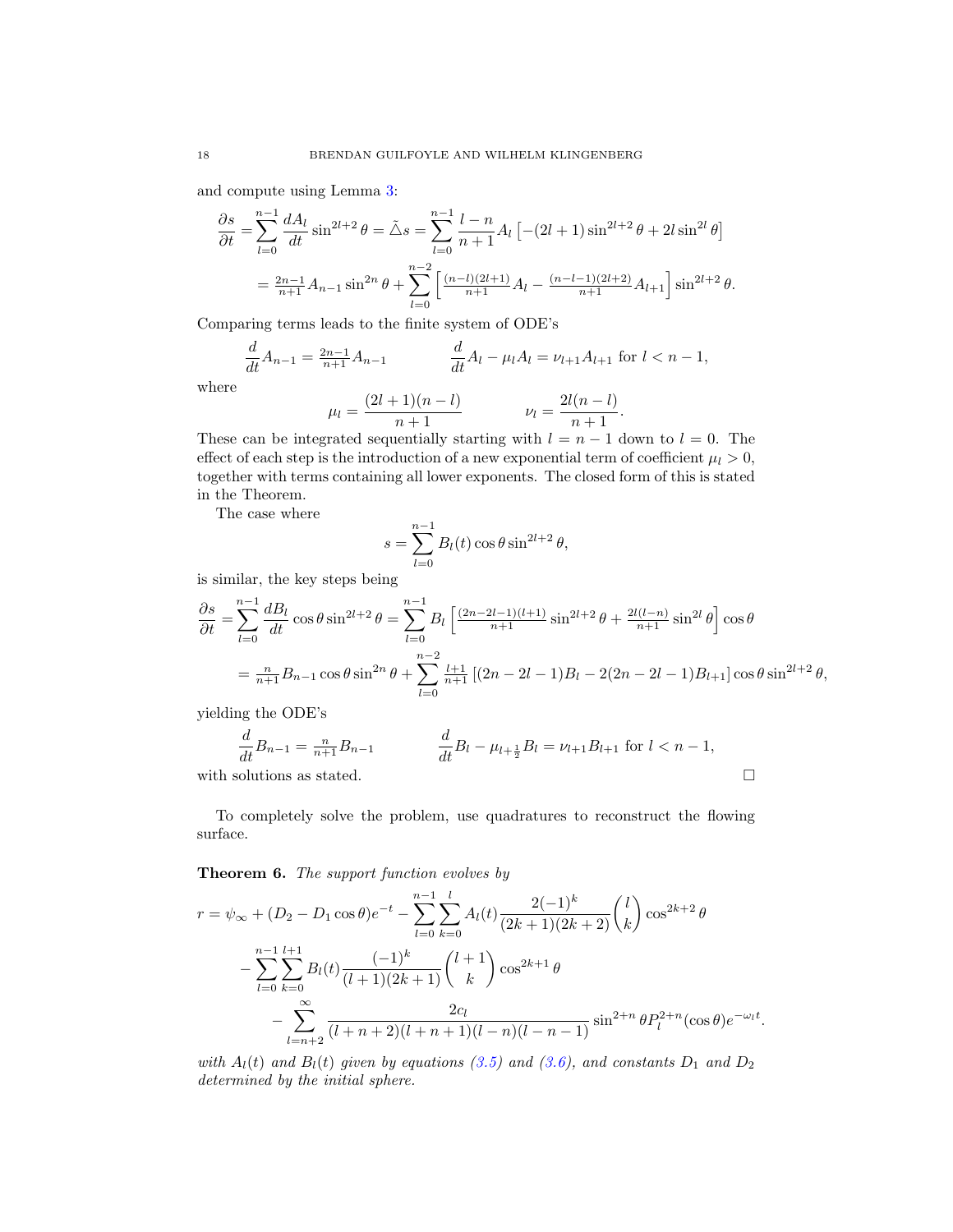*Proof.* This follows from Propositions [5](#page-8-5) and [6,](#page-10-0) which integrate s twice to get r and differentiates twice to get  $\psi$ . Here the "constants" now depend upon time, as described in Theorem [5,](#page-16-1) and the two "constants" of integration,  $C_1(t)$  and  $C_2(t)$ must ensure that

$$
\frac{\partial r}{\partial t} = -\mathbb{K} = -\psi - (1 + \frac{1}{n+1})s + \psi_{\infty}.
$$

This implies that we must have

$$
C_1 = D_1 e^{-t} \qquad C_2 = \psi_{\infty} + D_2 e^{-t},
$$

for constants  $D_1, D_2$ .

This completes the proof of the Theorem.

 $\Box$ 

Theorems [1,](#page-4-1) [2](#page-5-0) and [3](#page-5-1) of the Introduction are consequences of from Theorems [4,](#page-12-1) [5](#page-16-1) and [6.](#page-18-0)

To see this, note that Theorem [1](#page-4-1) follows from Theorem [5,](#page-16-1) since the astigmatism s either goes to zero, to that of a non-round integer linear Hopf sphere, or to infinity, depending on whether the order  $k$  of the initial surface is greater than, equal to or less than n, respectively.

Theorem [2](#page-5-0) then comes from combining Theorem [1](#page-4-1) with Theorem [4](#page-12-1) in the non-degenerate case. Finally, Theorem [3](#page-5-1) is the special case of Theorem [1](#page-4-1) with  $n = 0$ .

#### 4. Properties of the Solutions

<span id="page-19-0"></span>In this section we explore some of the different types of behaviour exhibited by the solutions presented in Theorems [5](#page-16-1) and [6.](#page-18-0)

<span id="page-19-1"></span>4.1. A finite class of sufficient generality. Let us explore a low degree polynomial example in detail. That is, consider an initial surface  $S_0$  such that the initial astigmatism is

<span id="page-19-3"></span>(4.1) 
$$
s(0) = (a_0 + b_0 \cos \theta) \sin^2 \theta + (a_1 + b_1 \cos \theta) \sin^4 \theta,
$$

for constants  $a_0, b_0, a_1, b_1$ . We will solve the  $n = 0$  and  $n = 1$  integer linear Hopf flow for this initial data in detail.

First, Theorem [5](#page-16-1) gives the solution to the reaction-diffusion equation with  $n = 0$ and these initial conditions as (4.2)

<span id="page-19-2"></span>
$$
s = [a_0 + \frac{2}{3}a_1(1 - e^{-3t}) + (b_0e^{-t} + \frac{2}{5}b_1(e^{-t} - e^{-6t}))\cos\theta]\sin^2\theta + (a_1e^{-3t} + b_1e^{-6t}\cos\theta)\sin^4\theta.
$$

Now Propositions [5](#page-8-5) and [6](#page-10-0) yields a support function

$$
r = \psi_{\infty} - \frac{4}{3}a_1 - 2a_0 + (c_0 - \frac{2}{3}b_0 - \frac{4}{15}b_1)e^{-t} + [2a_0 + \frac{4}{3}a_1 + c_1 + (\frac{2}{3}b_0 + \frac{4}{15}b_1)e^{-t}] \cos \theta + \frac{2}{15}[15a_0 + 10a_1 + (5b_0 + 2b_1)e^{-t} \cos \theta] \sin^2 \theta + \frac{4}{5}[5a_1e^{-3t} + 3b_1e^{-6t} \cos \theta] \sin^4 \theta,
$$

where  $c_0$  and  $c_1$  are determined by the initial support function. The surface in  $\mathbb{R}^3$ parameterized by its Gauss coordinates can be reconstructed via its profile curve in  $\mathbb{R}^2$  (any plane containing the axis of symmetry)

$$
x^{1} = r \cos \theta - \sin \theta \frac{dr}{d\theta} \qquad x^{2} = r \sin \theta + \cos \theta \frac{dr}{d\theta}.
$$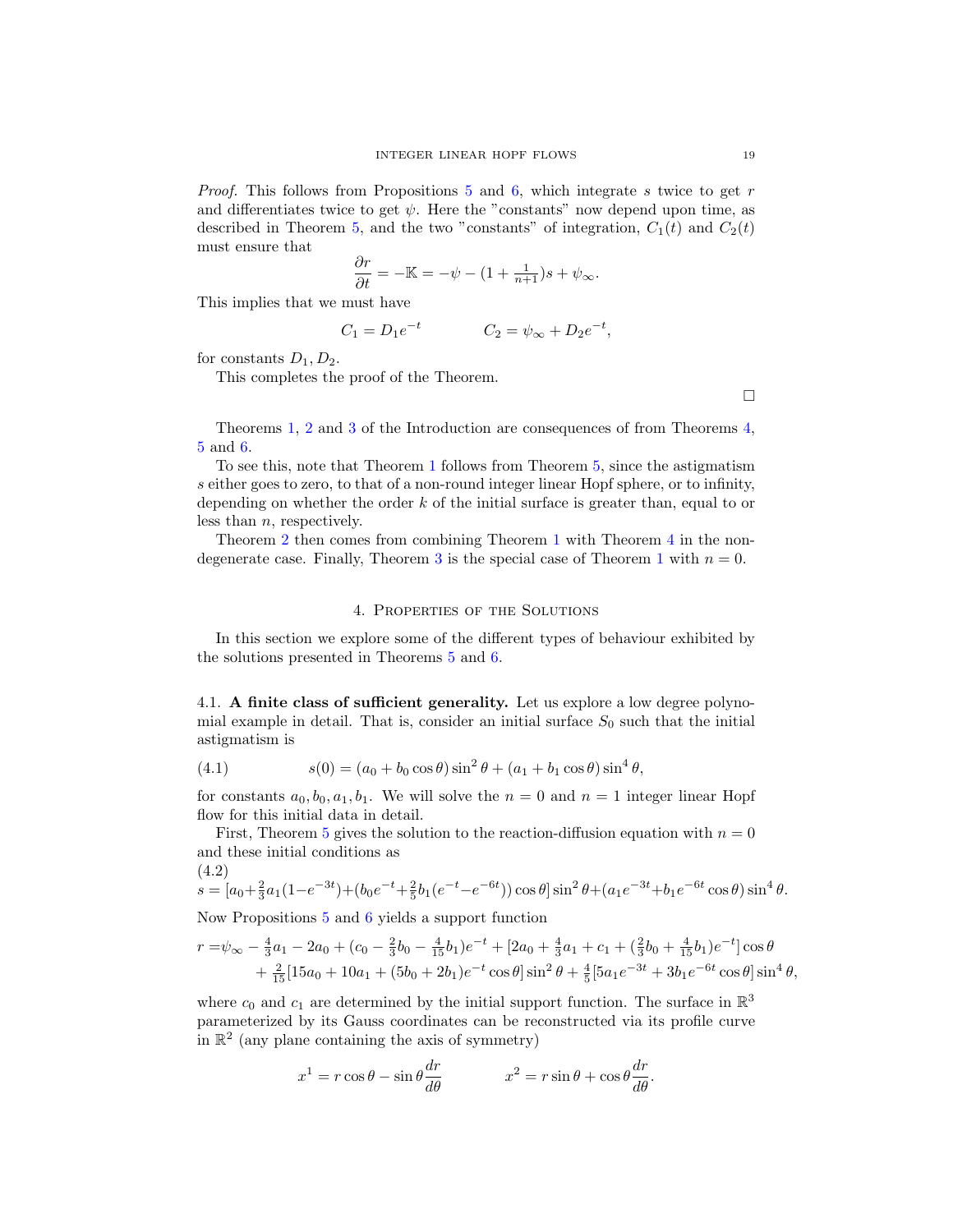The mean radius of curvature works out to be

<span id="page-20-1"></span>
$$
\psi = \psi_{\infty} + [c_0 + (\frac{2}{3}b_0 + \frac{4}{15}b_1)(\cos\theta - 1)]e^{-t} \n+ [-2a_0 + \frac{4}{3}(e^{-3t} - 1)a_1 + (-\frac{5}{3}b_0e^{-t} + \frac{2}{15}b_1(6e^{-6t} - 5e^{-t}))\cos\theta]\sin^2\theta \n+ \frac{1}{10}[15a_1e^{-3t} + 14b_1e^{-6t}\cos\theta]\sin^4\theta.
$$

The behaviour of the integer linear Hopf flow with  $n = 0$  ( $\lambda = 2$ ) on RoC space can be studied via equations  $(4.2)$  and  $(4.3)$  for different initial parameters  $a_0, b_0, a_1, b_1, c_0.$ 

For this class of solutions clearly we have

**Proposition 10.** Under linear Hopf flow with  $n = 0$  the initial surfaces with  $(4.1)$ converge to non-round Hopf spheres iff  $a_0 \neq 0$ . If  $a_0 = 0$  they converge to a round sphere of radius  $\psi_{\infty}$ .

Secondly, consider integer linear Hopf flow with  $n = 1$ . Once again Theorem [5](#page-16-1) gives the solution for s, which is

(4.4) 
$$
s = (a_0 + b_0 \cos \theta) e^{t/2} \sin^2 \theta + (a_1 + b_1 e^{-t} \cos \theta) \sin^4 \theta.
$$

<span id="page-20-2"></span>Now Propositions [5](#page-8-5) and [5](#page-8-5) yield a support function

$$
r = \psi_{\infty} - \frac{4}{3}a_1 - 2a_0 + (c_0 - \frac{2}{3}b_0 - \frac{4}{15}b_1)e^{-t} + [2a_0 + \frac{4}{3}a_1 + c_1 + (\frac{2}{3}b_0 + \frac{4}{15}b_1)e^{-t}] \cos \theta + \frac{2}{15}[15a_0 + 10a_1 + (5b_0 + 2b_1)e^{-t} \cos \theta] \sin^2 \theta + \frac{4}{5}[5a_1e^{-3t} + 3b_1e^{-6t} \cos \theta] \sin^4 \theta,
$$

with mean radius of curvature

<span id="page-20-3"></span>
$$
\psi = \psi_{\infty} + (c_0 + (\frac{2}{3}b_0 + \frac{4}{15}b_1)(\cos\theta - 1))e^{-t} \n+ [-2a_0 + \frac{4}{3}(e^{-3t} - 1)a_1 + (-\frac{5}{3}b_0e^{-t} + \frac{2}{15}b_1(6e^{-6t} - 5e^{-t}))\cos\theta]\sin^2\theta \n+ \frac{1}{10}[15a_1e^{-3t} + 14b_1e^{-6t}\cos\theta]\sin^4\theta.
$$

**Proposition 11.** Under linear Hopf flow with  $n = 1$  the initial surfaces with  $(4.1)$ diverges to infinity unless both  $a_0 = 0$  and  $b_0 = 0$ , in which case it converges to a non-round Hopf sphere if  $a_1 \neq 0$ , and to a round sphere of radius  $\psi_{\infty}$  if  $a_1 = 0$ .

Note that when the RoC diagram diverges, the associated surface in  $\mathbb{R}^3$  can pull itself inside out by passing through its focal set. These are the points where the RoC diagram intersects the diagonals on RoC space.

<span id="page-20-0"></span>4.2. Jumping slope at an isolated umbilic point. The Codazzi Mainardi relation relates the order of vanishing of s at the isolated umbilic points with the slope of the Weingarten relation. For smooth surfaces this slope is quantized and therefore can only change under the flow we are considering by jumping.

Consider the evolution with  $n = 0$  and  $\psi_{\infty} = 10$  of the RoC diagram for an initial sphere with  $(a_0, b_0, a_1, b_1, c_0) = (1, 1, 2, 3, 1)$ . Since  $a_0 = b_0 \neq 0$  this surface is degenerate of order 0. The RoC diagram is a simple bow above the horizontal axis, so the sphere is oblate.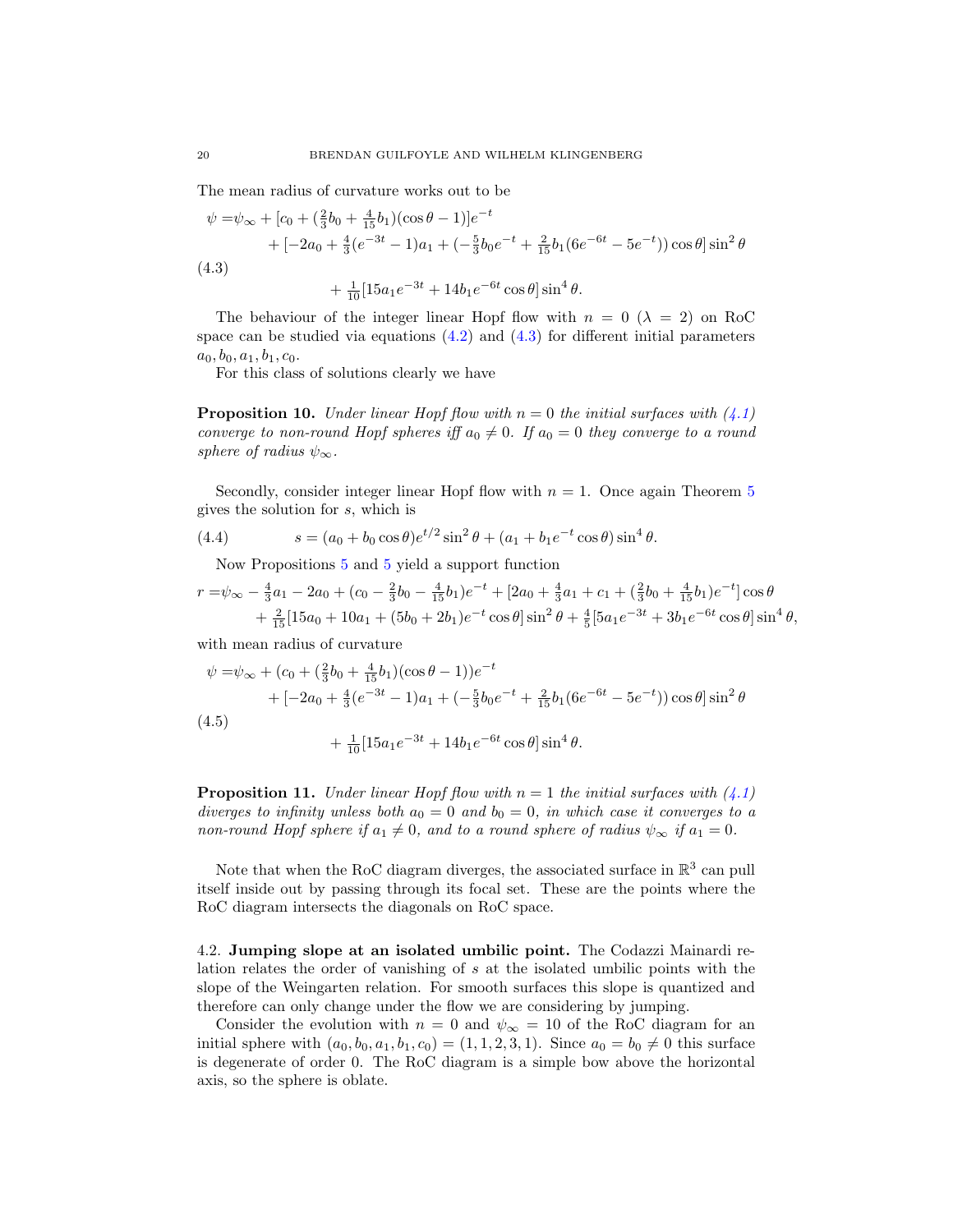Initially, the slopes at the two umbilic points are not equal, namely

$$
\mu_N(0) = 2
$$
  $\mu_S(0) = \frac{3}{2}.$ 

By the solution we have given in the previous subsection, we see in Figure 2 that the bow-shaped RoC diagram converges to a line segment on the plane and that for  $t > 0$ 

$$
\mu_N(t) = \mu_S(t) = 2.
$$

Thus the slope at the south pole umbilic jumps initially.

The flow converges exponentially in Euclidean 3-space to a non-round linear Hopf sphere satisfying  $\psi + 2s = 10$ .

<span id="page-21-0"></span>4.3. Contracting an umbilic circle. Consider the evolution with  $n = 0$  and  $\psi_{\infty} = 10$  of the initial sphere with  $(a_0, b_0, a_1, b_1, c_0) = (1, 5, 2, 3, 1)$ . This initial sphere is turnip-shaped: part prolate, part oblate, separated by an umbilic circle.

As can be seen in Figure 3, under the flow the prolate part shrinks as the umbilic circle contracts to the south pole. It reaches the pole in finite time and the surface is degenerate for an instant - the slope jumps instantaneously, returning to its original value as time continues.

Thus the umbilic circle disappears with a "pop" in finite time. Again the flow converges to a non-round linear Hopf sphere satisfying  $\psi + 2s = 10$ , as predicted by Theorem [2.](#page-5-0)

To get diverging solutions consider the previous solution given by equations [\(4.4\)](#page-20-2) and [\(4.5\)](#page-20-3) with  $n = 1$  and  $\psi_{\infty} = 10$ . If we start with an initial sphere such as the one generated by  $(a_0, b_0, a_1, b_1, c_0) = (2, 5, 1, -1, 1)$ , this yields an exponentially increasing flow, as seen in Figure 4.

Such a flow will of necessity lose its convexity when it crosses either diagonal in the RoC plane. This can be understood in  $\mathbb{R}^3$  in terms of the focal set [\[6\]](#page-24-17).

<span id="page-21-1"></span>4.4. Solitons in RoC space. Consider flow by a linear curvature function for an initial surface  $S_0$  which is itself a linear Hopf sphere and ask: when does the flowing surface stay within the class of linear Hopf spheres?

By Proposition [7,](#page-14-3) the radii of curvature of a linear Hopf sphere with slope  $\mu$  are

$$
\psi = C_0 - \mu C_1 \sin^{\frac{2}{\mu - 1}} \theta \qquad s = C_1 \sin^{\frac{2}{\mu - 1}} \theta.
$$

We therefore seek solutions to the flow equations  $(3.2)$  and  $(3.3)$  of the above form with  $C_0, C_1$  and  $\mu$  depending on time t. Substituting these in and adding equation  $(3.2)$  and  $\mu$  times equation  $(3.3)$  yields

$$
\frac{dC_0}{dt} + C_0 - \psi_{\infty} - C_1 \sin \frac{2}{\mu - 1} \theta \left( \frac{d\mu}{dt} + \frac{2(\mu - \lambda)}{\sin^2 \theta} \right) = 0,
$$

Clearly this can only hold for all  $\theta$  iff either  $C_1 = 0$  (round initial sphere) or  $\mu = \lambda$ or  $\mu = 2$  for all time.

In the first two cases, the sphere converges exponentially through parallel spheres to the appropriate linear Hopf sphere. Such motion is by an isometry of the hyperbolic/AdS metric.

Assume now that  $\mu = 2$  for all time. Then the equation [\(3.3\)](#page-15-0) is

$$
\frac{dC_1}{dt} + (\lambda - 2)C_1 = 0,
$$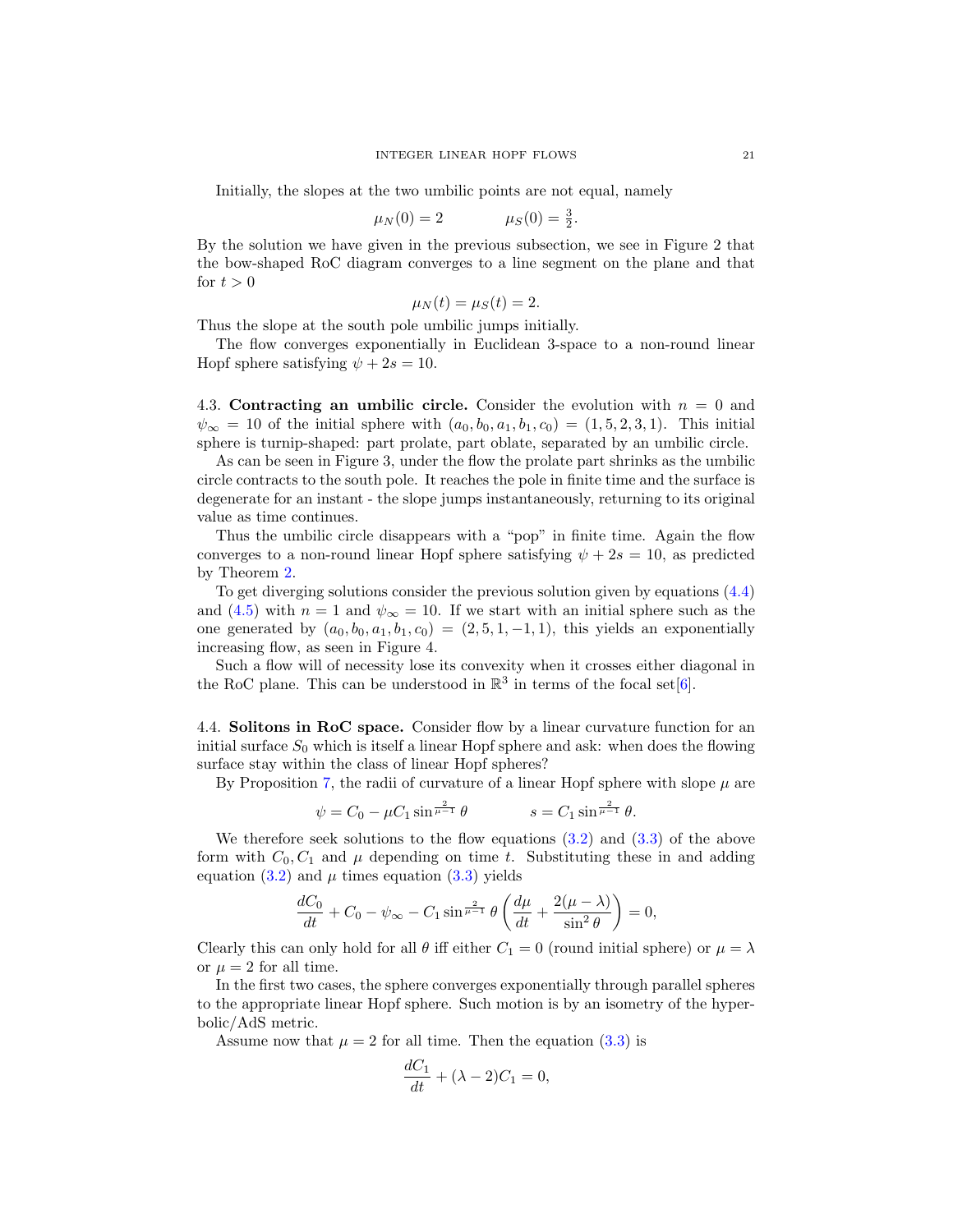which integrates to  $C_1 = C_2 e^{(2-\lambda)t}$  for some constant  $C_2$ .

Now equation [\(3.2\)](#page-14-4) becomes

$$
\frac{dC_0}{dt} + C_0 - \psi_{\infty} + 2C_2(\lambda - 2)e^{(2-\lambda)t} = 0,
$$

with solution for  $\lambda \neq 3$ 

$$
C_0 = \psi_{\infty} + C_3 e^{-t} + 2C_2 \left(\frac{\lambda - 2}{\lambda - 3}\right) e^{(2-\lambda)t},
$$

for some constant  $C_3$ , and for  $\lambda = 3$ 

$$
C_0 = \psi_{\infty} + (C_3 - 2C_2t)e^{-t}.
$$

For each linear flow (fixed  $\lambda$  and  $\psi_{\infty}$ ) there is a 2-parameter family of solutions to the initial boundary value problem in RoC space. The 2 parameters  $C_2$  and  $C_3$ are fixed by the initial choice of linear Hopf sphere with  $\mu = 2$ .

Suppose that the initial surface has

$$
\psi = \psi_0 - 2s_{\frac{\pi}{2}} \sin^2 \theta \qquad \qquad s = s_{\frac{\pi}{2}} \sin^2 \theta,
$$

so that the constants are  $\psi_0 = \psi(0,0)$  and  $s_{\frac{\pi}{2}} = s(\frac{\pi}{2},0)$ .

To summarize, the previous calculation and its integral in terms of the support function yield:

<span id="page-22-0"></span>**Proposition 12.** Given an initial linear Hopf surface  $S_0$  with  $\mu = 2$ , the linear flow  $(1.1)$  and  $(1.2)$  has a unique solution:

When  $\lambda \neq 3$  the support function is

$$
r = \psi_{\infty} + \left(\psi_0 - \psi_{\infty} - \frac{2(\lambda - 2)}{\lambda - 3} s_{\frac{\pi}{2}}\right) e^{-t} + \frac{1}{2} s_{\frac{\pi}{2}} \left(\frac{\lambda + 1}{\lambda - 3} - \cos 2\theta\right) e^{(2 - \lambda)t},
$$

and the radii of curvature are

$$
\psi = \psi_{\infty} + \left(\psi_0 - \psi_{\infty} - \frac{2(\lambda - 2)}{\lambda - 3} s_{\frac{\pi}{2}}\right) e^{-t} + 2s_{\frac{\pi}{2}} \left(\frac{\lambda - 2}{\lambda - 3} - \sin^2 \theta\right) e^{(2 - \lambda)t},
$$

$$
s = s_{\frac{\pi}{2}} \sin^2 \theta e^{(2 - \lambda)t}.
$$

When  $\lambda = 3$  the support function is

$$
r = \psi_{\infty} + [\psi_0 - \psi_{\infty} - s_{\frac{\pi}{2}}(2(t+1) - \sin^2 \theta)] e^{-t},
$$

and the radii of curvature are

$$
\psi = \psi_{\infty} + [\psi_0 - \psi_{\infty} - 2s_{\frac{\pi}{2}}(t + \sin^2 \theta)] e^{-t}
$$
   
\n $s = s_{\frac{\pi}{2}} \sin^2 \theta e^{-t}.$ 

The natural geometry on RoC space is two copies of the hyperbolic/AdS halfplane joined along their boundaries (the umbilic horizon). Their common isometries acting on an RoC diagram correspond to dilations about the origin in  $\mathbb{R}^3$  and moving to a parallel surface.

Associated solitons are

**Proposition 13.** A linear Hopf sphere evolving by a linear flow with  $\mu = \lambda$  moves by translation in RoC space.

A linear Hopf sphere with  $\mu = 2$  evolving by a linear flow with  $\lambda \neq 3$  and  $\psi_{\infty} = \psi_0 - \frac{2(\lambda - 2)}{\lambda - 3}$  moves by a dilation about the point  $(\psi_{\infty}, 0)$  on the umbilic horizon. The dilation is contracting for  $\lambda > 2$  and expanding for  $\lambda < 2$ .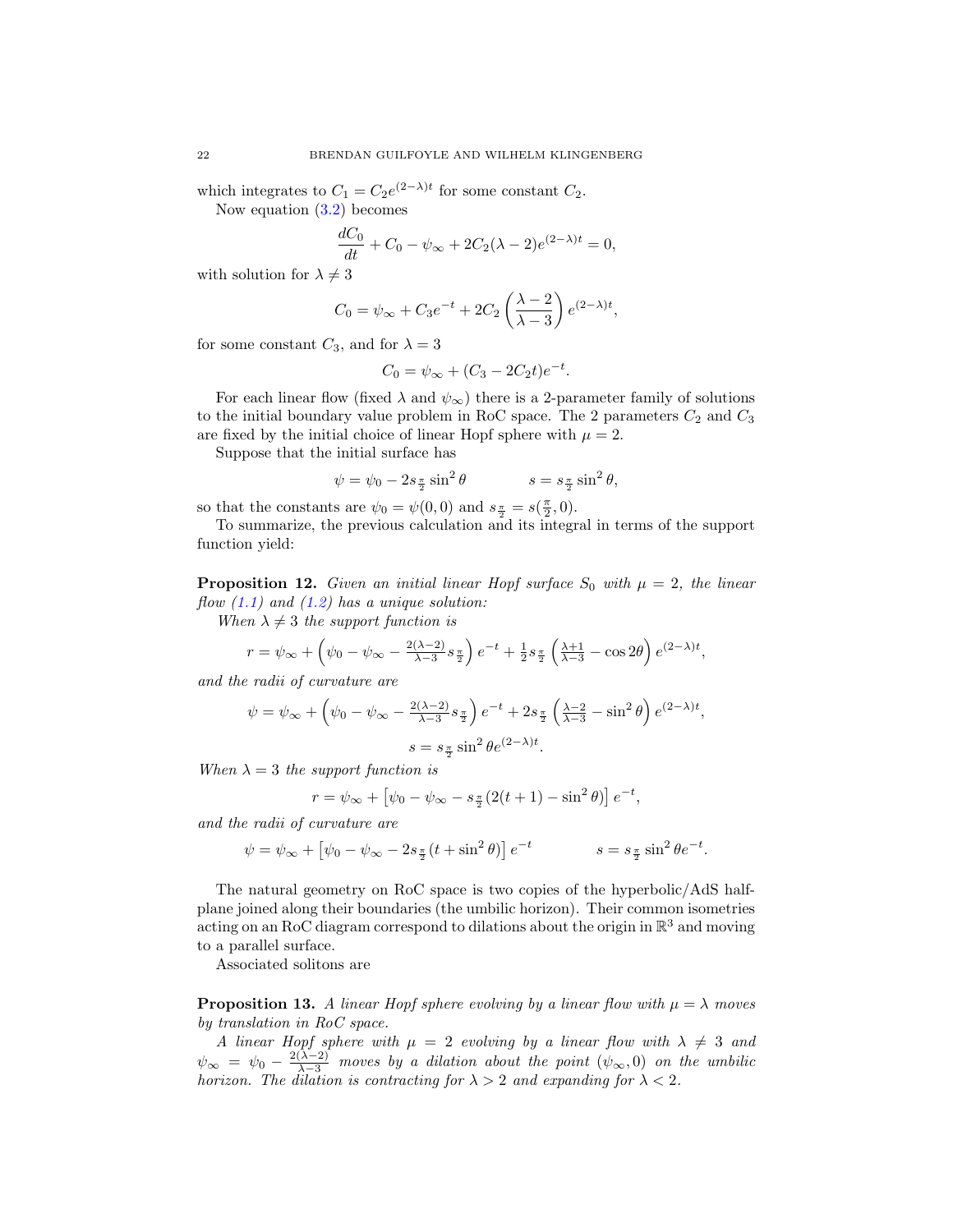The soliton with  $\psi_{\infty} = 10, \lambda = 4, s_{\frac{\pi}{2}} = 1$  and  $\psi_0 = \psi_{\infty} + \frac{2(\lambda - 2)}{\lambda - 3}$  $\frac{(\lambda-2)}{\lambda-3}$  is plotted in Figure 5. This is converging to a sphere of radius 10. The direction of flow is indicated by the box arrows here and throughout.